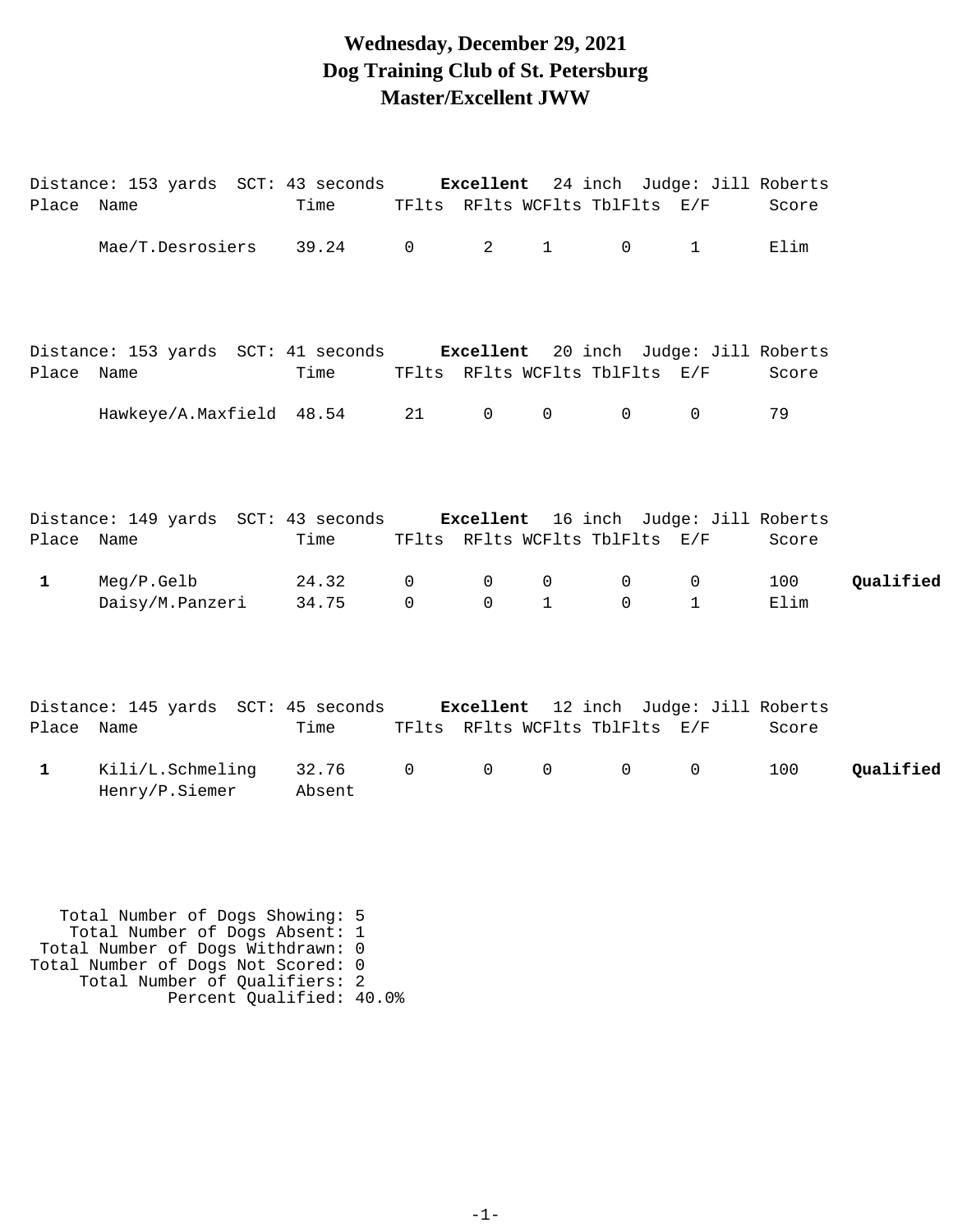|       | Distance: 153 yards SCT: 43 seconds |       |          | Master   |          | 24 inch Judge: Jill Roberts    |       |           |
|-------|-------------------------------------|-------|----------|----------|----------|--------------------------------|-------|-----------|
| Place | Name                                | Time  |          |          |          | TFlts RFlts WCFlts TblFlts E/F | Score |           |
|       | Ocean/J.Valentovich 35.39           |       | $\Omega$ | $\Omega$ | $\Omega$ |                                | 100   | Qualified |
|       | Benny/J.Joyce                       | 38.77 | $\Omega$ | $\Omega$ | $\Omega$ |                                | 100   | Qualified |
|       | Jeanie/C.Necker                     | 53.58 | 30       |          | 0        |                                | Elim  |           |
|       | Willow/C.Witt                       | 45.81 | 6        | $\Omega$ |          |                                | Elim  |           |

|       | Distance: 153 yards SCT: 41 seconds |         |          | Master   | 20 inch  |                      |          | Judge: Jill Roberts |           |
|-------|-------------------------------------|---------|----------|----------|----------|----------------------|----------|---------------------|-----------|
| Place | Name                                | Time    | TFlts    |          |          | RFlts WCFlts TblFlts | E/F      | Score               |           |
| 1     | Gemma/S.Hyde                        | 30.68   | $\Omega$ | $\Omega$ | 0        | $\Omega$             | 0        | 100                 | Qualified |
| 2     | Teddi Bear/L.Griffi 31.17           |         |          |          | $\Omega$ | 0                    | $\Omega$ | 100                 | Qualified |
| 3     | Axl Rose/J.O'Neill                  | 39.91   | 0        | $\Omega$ | 0        | $\Omega$             | $\Omega$ | 100                 | Qualified |
| 4     | Khanner/L.Rounds                    | 39.97   | $\Omega$ |          | $\Omega$ | 0                    | $\Omega$ | 100                 | Qualified |
|       | Sage/D.Marshall                     | No Time |          | 2        |          | 0                    | 2        | Elim                |           |
|       | Sadie/B.Joyce                       | 31.67   | $\Omega$ |          | $\Omega$ | 0                    |          | Elim                |           |
|       | Gem/L.Ostrom                        | 28.46   | 0        |          | 0        | 0                    |          | Elim                |           |
|       | She-Ra/M.Backstrom                  | 33.22   | 0        | 2        |          | 0                    |          | Elim                |           |
|       | Goose/J.Smith                       | No Time |          | 2        | 0        | 0                    | 1        | Elim                |           |
|       | TKO/D.Donaldson                     | 37.35   | $\Omega$ |          | 0        | $\Omega$             | $\Omega$ | Elim                |           |
|       | Java/A.Beilis                       | 47.58   | 18       |          | 0        | 0                    | $\Omega$ | 82                  |           |
|       | Chase/D.Crowell                     | No Time |          |          |          | 0                    |          | Elim                |           |
|       | Angel/W.Crawshaw                    | 28.17   | $\Omega$ | 2        |          | 0                    |          | Elim                |           |
|       | Hobbes/J.Joyce                      | 45.34   | 12       |          | $\Omega$ | 0                    | $\Omega$ | Elim                |           |
|       | Pete/K.McDonald                     | No Time |          | 3        | 2        | 0                    | 2        | Elim                |           |

|              | Distance: 149 yards SCT: 43 seconds |         |          | Master         | 16 inch              | Judge: Jill Roberts |                |       |           |
|--------------|-------------------------------------|---------|----------|----------------|----------------------|---------------------|----------------|-------|-----------|
| Place        | Name                                | Time    | TFlts    |                | RFlts WCFlts TblFlts |                     | E/F            | Score |           |
|              | Wicked/S.Michaels                   | 24.60   | $\Omega$ | $\Omega$       | 0                    | $\Omega$            | 0              | 100   | Qualified |
| $\mathbf{2}$ | Sterling/V.MacVicar 27.29           |         | $\Omega$ |                | $\Omega$             | $\Omega$            | $\Omega$       | 100   | Qualified |
| 3            | Twitch/S.Rider                      | 30.51   | $\Omega$ |                | 0                    | $\Omega$            | 0              | 100   | Qualified |
| 4            | Abbey/S.Kothur                      | 32.06   | $\Omega$ |                | 0                    | $\Omega$            | $\mathbf 0$    | 100   | Qualified |
|              | Spy/B.Disney                        | No Time |          |                |                      | 0                   | 1              | Elim  |           |
|              | Spencer/J.Wooten                    | 29.41   | $\Omega$ |                | $\Omega$             | $\Omega$            | $\Omega$       | Elim  |           |
|              | Epic/J.Lipsio                       | No Time |          |                | 0                    | $\Omega$            | $\mathbf 1$    | Elim  |           |
|              | Wren/C.Froman                       | 45.61   | 6        | $\mathfrak{D}$ |                      | $\Omega$            | $\overline{2}$ | Elim  |           |
|              | Caleb/P.Ulerich                     | 37.25   | $\Omega$ |                |                      | $\Omega$            | $\Omega$       | Elim  |           |
|              | Amber/V.MacVicar                    | 36.59   | $\Omega$ | $\Omega$       | 2                    | $\Omega$            | $\mathbf{1}$   | Elim  |           |
|              | Envy/F.Krueger                      | 37.34   | $\Omega$ | $\Omega$       | 0                    | 0                   | $\mathbf 0$    | 100   | Oualified |
|              | Jolie/S.Holder                      | Absent  |          |                |                      |                     |                |       |           |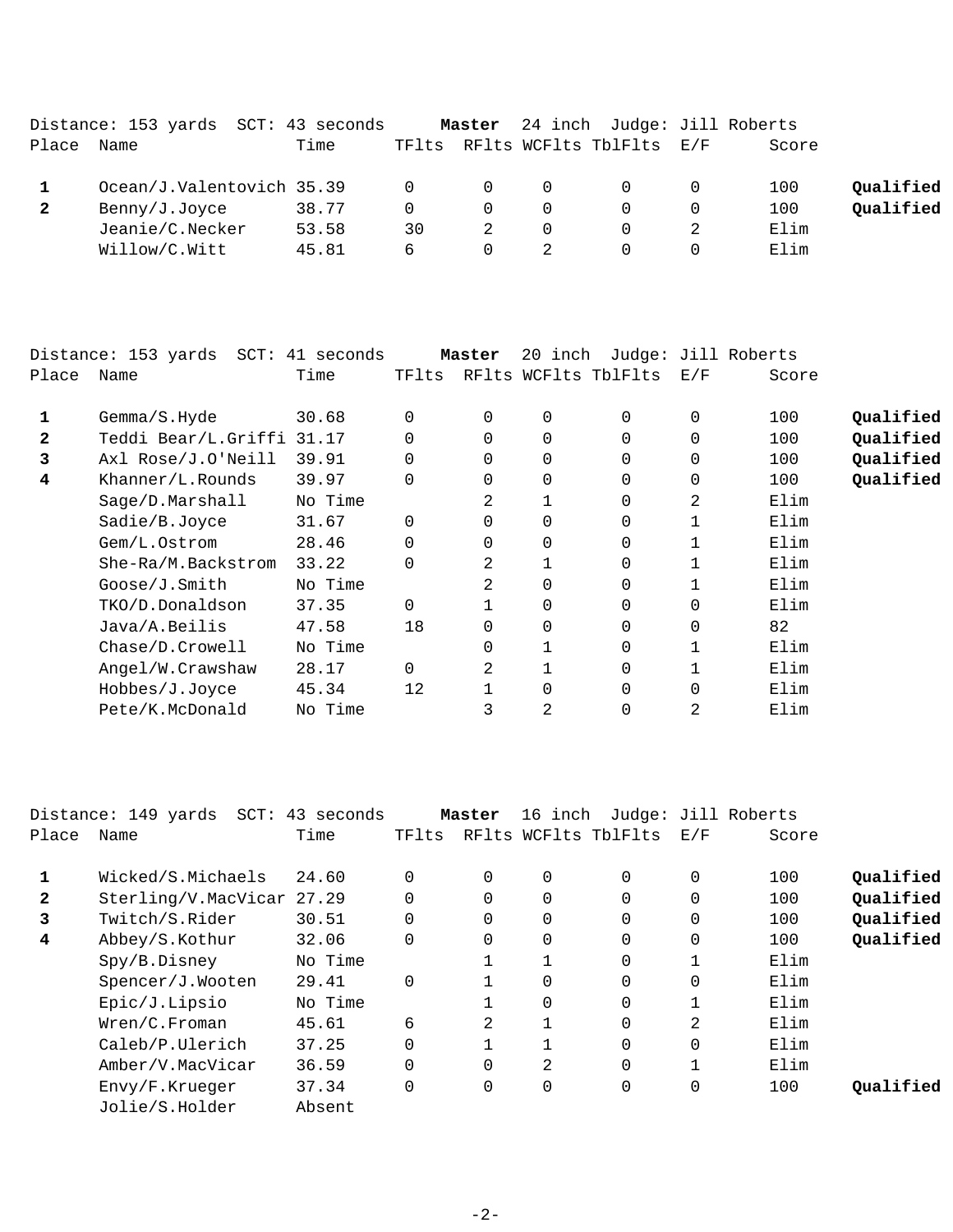| Cash/J.Schlueter | 35.37 |  |  | 100 | Oualified |
|------------------|-------|--|--|-----|-----------|
| Gus/A.Gandy      | 33.19 |  |  | 100 | Oualified |
| Tyler/L.Coleman  | 35.56 |  |  | 100 | Oualified |
| Ivan/E.Ewins     | 35.51 |  |  | 100 | Oualified |

|              | Distance: 145 yards SCT: 45 seconds |         |          | Master   |          | 12 inch Judge: Jill Roberts |          |       |           |
|--------------|-------------------------------------|---------|----------|----------|----------|-----------------------------|----------|-------|-----------|
| Place        | Name                                | Time    | TFlts    |          |          | RFlts WCFlts TblFlts        | E/F      | Score |           |
|              | Edge/S.Michaels                     | 26.59   | 0        | 0        | $\Omega$ | 0                           | $\Omega$ | 100   | Qualified |
| $\mathbf{2}$ | Blaze/S.Michaels                    | 28.43   | $\Omega$ | $\Omega$ | $\Omega$ | 0                           | 0        | 100   | Qualified |
| 3            | Zach/R.Carlin                       | 28.95   | $\Omega$ | 0        | $\Omega$ | $\Omega$                    | $\Omega$ | 100   | Qualified |
| 4            | Donna/J.Constantine 34.20           |         | 0        | 0        | $\Omega$ | $\Omega$                    | 0        | 100   | Qualified |
|              | Jake/F.Salvas                       | 45.35   | $\Omega$ |          |          | $\Omega$                    | 0        | Elim  |           |
|              | Krissi/K.Villars                    | 27.70   | 0        | 0        |          | $\Omega$                    | $\Omega$ | Elim  |           |
|              | Lolo/D.Hartzell                     | 28.34   | 0        | 3        | 2        | $\Omega$                    | 2        | Elim  |           |
|              | Luke/F.Salvas                       | No Time |          | 2        |          | $\Omega$                    | 3        | Elim  |           |

|              | Distance: 145 yards<br>$SCT$ : | 48 seconds |              | Master   | 8 inch |                      |          | Judge: Jill Roberts |           |
|--------------|--------------------------------|------------|--------------|----------|--------|----------------------|----------|---------------------|-----------|
| Place        | Name                           | Time       | TFlts        |          |        | RFlts WCFlts TblFlts | E/F      | Score               |           |
| 1            | Buff/S.Michaels                | 28.10      | $\Omega$     | $\Omega$ | 0      | $\Omega$             | 0        | 100                 | Qualified |
| $\mathbf{2}$ | Ember/C.Froman                 | 31.78      | $\Omega$     | $\Omega$ | 0      | $\mathbf 0$          | 0        | 100                 | Qualified |
| 3            | Taysee/M.Backstrom             | 34.58      | $\Omega$     | $\Omega$ | 0      | $\Omega$             | $\Omega$ | 100                 | Qualified |
| 4            | Moka/M.Douglas                 | 35.20      | $\Omega$     | 0        | 0      | 0                    | 0        | 100                 | Qualified |
|              | Kramer/E.Ewins                 | 54.14      | 18           |          | 0      | $\Omega$             | 0        | Elim                |           |
|              | Bindi/R.Stille                 | 45.01      | $\mathbf{0}$ | 2        | 2      | 0                    |          | Elim                |           |
|              | Magic/B.Hansen                 | 37.27      | $\Omega$     |          |        | $\Omega$             | 0        | Elim                |           |
|              | Poppy/E.Baxter                 | 33.38      | $\Omega$     |          |        | $\Omega$             |          | Elim                |           |
|              | Foxy/E.Ewins                   | 39.82      | $\mathbf 0$  |          |        | $\overline{0}$       |          | Elim                |           |
|              | CoCo/S.Holder                  | Absent     |              |          |        |                      |          |                     |           |
|              | Rhythm/K.Loman Chio 35.50      |            | $\Omega$     | $\Omega$ | 0      | $\Omega$             | $\Omega$ | 100                 | Qualified |
|              | Copper/P.Ulerich               | 36.56      | $\Omega$     | $\Omega$ | 0      | $\Omega$             | $\Omega$ | 100                 | Qualified |
|              |                                |            |              |          |        |                      |          |                     |           |

 Total Number of Dogs Showing: 53 Total Number of Dogs Absent: 2 Total Number of Dogs Withdrawn: 0 Total Number of Dogs Not Scored: 0 Total Number of Qualifiers: 25 Percent Qualified: 47.2%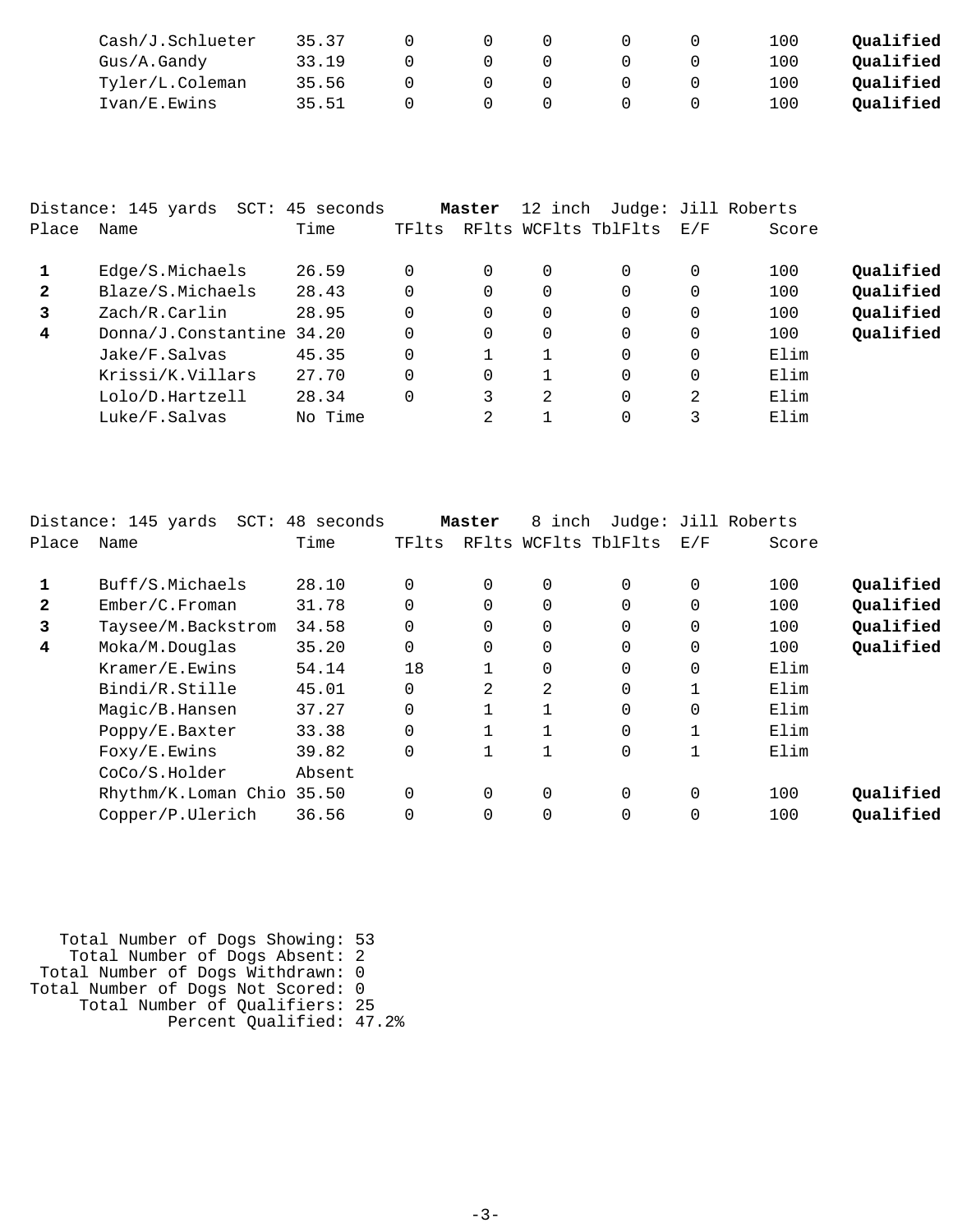| Place Name | Distance: 153 yards SCT: 48 seconds | Time   |                | TFlts RFlts WCFlts TblFlts E/F                    |   |              | <b>Excellent Pref</b> 20 inch Judge: Jill Roberts<br>Score |
|------------|-------------------------------------|--------|----------------|---------------------------------------------------|---|--------------|------------------------------------------------------------|
|            | Luke/T.Sharpe                       | Absent |                |                                                   |   |              |                                                            |
|            |                                     |        |                |                                                   |   |              |                                                            |
| Place Name | Distance: 153 yards SCT: 46 seconds | Time   |                | TFlts RFlts WCFlts TblFlts E/F                    |   |              | <b>Excellent Pref</b> 16 inch Judge: Jill Roberts<br>Score |
|            | Dash/S.Ritch                        | 39.51  | $\overline{0}$ | $\overline{2}$ and $\overline{2}$<br>$\mathbf{1}$ | 0 | $\mathbf{1}$ | Elim                                                       |

 Total Number of Dogs Showing: 1 Total Number of Dogs Absent: 1 Total Number of Dogs Withdrawn: 0 Total Number of Dogs Not Scored: 0 Total Number of Qualifiers: 0 Percent Qualified: 0.0%

|              | Distance: 153 yards SCT: 48 seconds |       |          |                                         |   |                                |     | Master Pref 20 inch Judge: Jill Roberts |           |
|--------------|-------------------------------------|-------|----------|-----------------------------------------|---|--------------------------------|-----|-----------------------------------------|-----------|
| Place        | Name                                | Time  |          |                                         |   | TFlts RFlts WCFlts TblFlts E/F |     | Score                                   |           |
|              | Lotte/L.Belcher                     | 44.64 |          | $\begin{matrix} 0 & 0 & 0 \end{matrix}$ |   | $\overline{0}$                 | - 0 | 100                                     | Qualified |
| $\mathbf{2}$ | Sollie/K.Himmelfarb 47.35           |       | $\Omega$ | $\Omega$                                |   | $\Omega$                       |     | 100                                     | Qualified |
|              | Pecoy/K.Himmelfarb 48.06            |       | $\Omega$ | $\Omega$                                | 0 | $\bigcap$                      |     | 100                                     | Qualified |
|              | Bazinga/S.Kirkpatri 47.34           |       |          |                                         |   |                                |     | Elim                                    |           |

|              | Distance: 153 yards<br>$SCT$ : | 46 seconds |       | Master Pref |          | 16 inch              |             | Judge: Jill Roberts |           |
|--------------|--------------------------------|------------|-------|-------------|----------|----------------------|-------------|---------------------|-----------|
| Place        | Name                           | Time       | TFlts |             |          | RFlts WCFlts TblFlts | $\rm E$ / F | Score               |           |
|              | Pippa/C.Necker                 | 33.41      | 0     | 0           | $\Omega$ |                      | 0           | 100                 | Qualified |
| $\mathbf{2}$ | Zeke/R.Henson                  | 33.59      | 0     | 0           | 0        |                      | 0           | 100                 | Qualified |
|              | Katie/L.Wilken                 | 34.66      | 0     | 0           | 0        |                      | 0           | 100                 | Qualified |
| 4            | Coqui/L.Wilken                 | 40.57      | 0     | 0           | 0        |                      | 0           | 100                 | Qualified |
|              | Winnie/J.Smith                 | No Time    |       |             | $\Omega$ |                      |             | Elim                |           |
|              | Reach/B.Disney                 | 24.96      |       |             | $\Omega$ |                      |             | Elim                |           |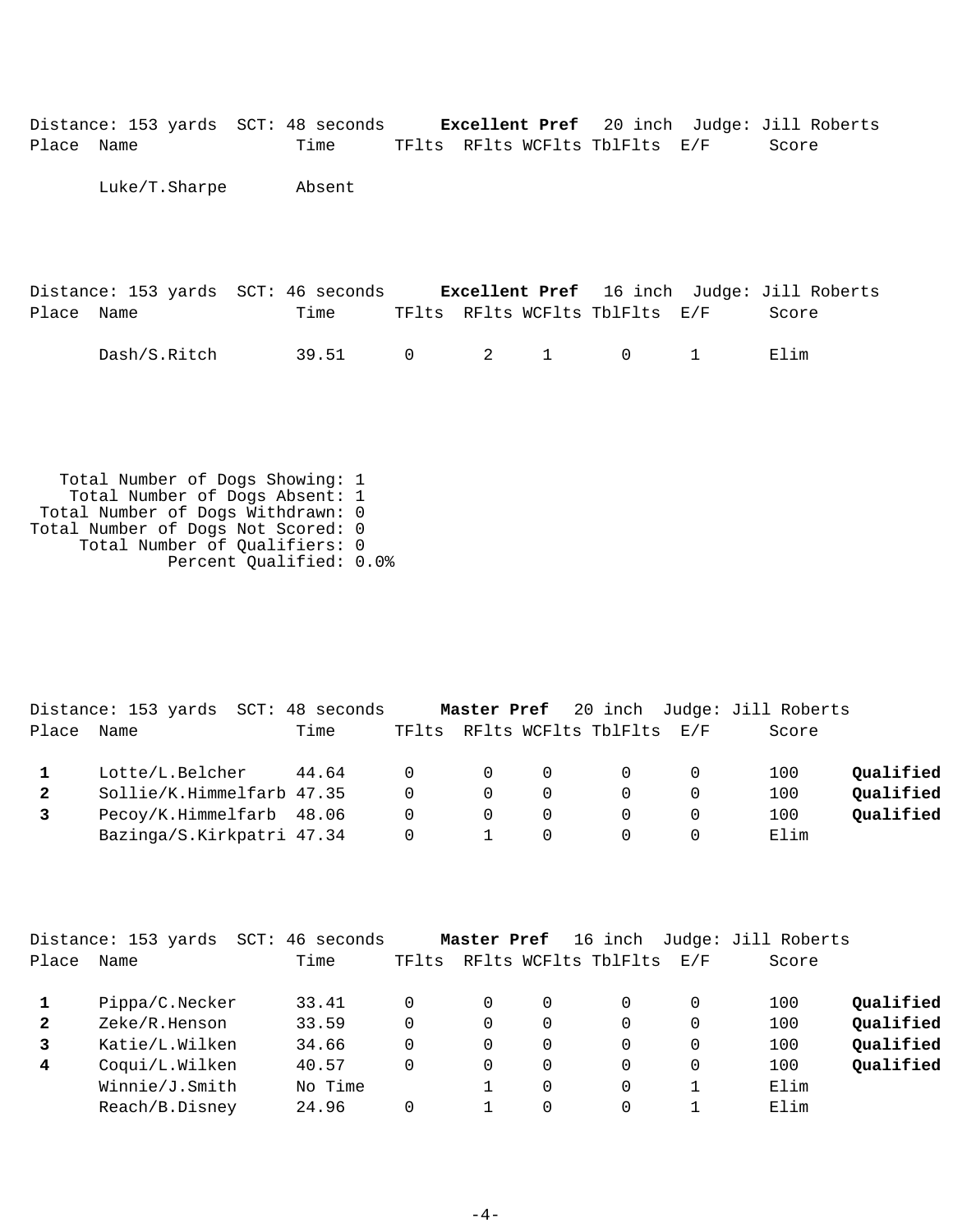|              | Distance: 149 yards SCT: 48 seconds |         |          | Master Pref |              | 12 inch              |          | Judge: Jill Roberts |           |
|--------------|-------------------------------------|---------|----------|-------------|--------------|----------------------|----------|---------------------|-----------|
| Place        | Name                                | Time    | TFlts    |             |              | RFlts WCFlts TblFlts | E/F      | Score               |           |
|              |                                     |         |          |             |              |                      |          |                     |           |
|              | Blast/S.Rider                       | 31.75   | $\Omega$ | 0           | 0            | $\Omega$             | 0        | 100                 | Qualified |
| $\mathbf{2}$ | Jax/D.Crowell                       | 32.35   | $\Omega$ | $\Omega$    | $\Omega$     | $\Omega$             | $\Omega$ | 100                 | Qualified |
| 3            | Blue/P.McBride                      | 39.41   | $\Omega$ | $\Omega$    | $\Omega$     | $\Omega$             | 0        | 100                 | Qualified |
| 4            | Echo/J.Killeen                      | 42.11   | $\Omega$ | $\Omega$    | 0            | $\Omega$             | 0        | 100                 | Qualified |
|              | Onee/D.Marshall                     | No Time |          | 2           | $\mathbf{1}$ | $\Omega$             |          | Elim                |           |
|              | Brianna/C.Bishop                    | 36.34   | $\Omega$ | $\Omega$    |              | $\Omega$             | 0        | Elim                |           |
|              | Vera/A.Gandy                        | 37.41   | $\Omega$ |             | $\Omega$     | $\Omega$             | 0        | Elim                |           |
|              | Breeze/L.Calci                      | 37.72   | $\Omega$ | $\Omega$    | $\Omega$     | $\Omega$             |          | Elim                |           |
|              | Diamond/V.MacVicar                  | No Time |          |             | $\mathbf{1}$ | $\Omega$             |          | Elim                |           |
|              | Zap/S.Rider                         | No Time |          | 3           |              | $\Omega$             |          | Elim                |           |
|              | EC/R.Spilman-Bush                   | 42.59   |          | $\Omega$    | $\Omega$     | $\Omega$             |          | 100                 | Qualified |

|       | Distance: 145 yards SCT: 50 seconds |       |                |                |                |                                |          | Master Pref 8 inch Judge: Jill Roberts |           |
|-------|-------------------------------------|-------|----------------|----------------|----------------|--------------------------------|----------|----------------------------------------|-----------|
| Place | Name                                | Time  |                |                |                | TFlts RFlts WCFlts TblFlts E/F |          | Score                                  |           |
|       | Tammy/A.Johnson-Moz 25.15           |       | $\overline{0}$ | $\overline{0}$ | $\overline{0}$ |                                |          | 100                                    | Oualified |
| 2     | Razzle/L.Larsen                     | 41.11 | $\Omega$       | $\overline{0}$ | $\Omega$       |                                | $\Omega$ | 100                                    | Qualified |
|       | Willie/S.Pocs                       | 40.38 | $\Omega$       |                | $\Omega$       |                                |          | Elim                                   |           |
|       | Nogglett Lutz/L.Lut Absent          |       |                |                |                |                                |          |                                        |           |

|            | Distance: 145 yards SCT: 53 seconds                                                    |        |           |   |          |                                | Master Pref 4 inch Judge: Jill Roberts |           |
|------------|----------------------------------------------------------------------------------------|--------|-----------|---|----------|--------------------------------|----------------------------------------|-----------|
| Place Name |                                                                                        | Time   |           |   |          | TFlts RFlts WCFlts TblFlts E/F | Score                                  |           |
|            | $\texttt{Willow/K.Loman}$ Chio 39.41 $\qquad \qquad 0 \qquad \qquad 0 \qquad \qquad 0$ |        |           |   |          |                                | 100                                    | Qualified |
|            | Coco/R.Stille                                                                          | 49.14  | $\bigcap$ | 2 | $\Omega$ | $\Omega$                       | Elim                                   |           |
|            | Maddie/M.Rulli                                                                         | Absent |           |   |          |                                |                                        |           |
|            | Indie/S.Holder                                                                         | Absent |           |   |          |                                |                                        |           |

| Total Number of Dogs Showing: 26   |  |
|------------------------------------|--|
| Total Number of Dogs Absent: 4     |  |
| Total Number of Dogs Withdrawn: 0  |  |
| Total Number of Dogs Not Scored: 0 |  |
| Total Number of Qualifiers: 15     |  |
| Percent Qualified: 57.7%           |  |
|                                    |  |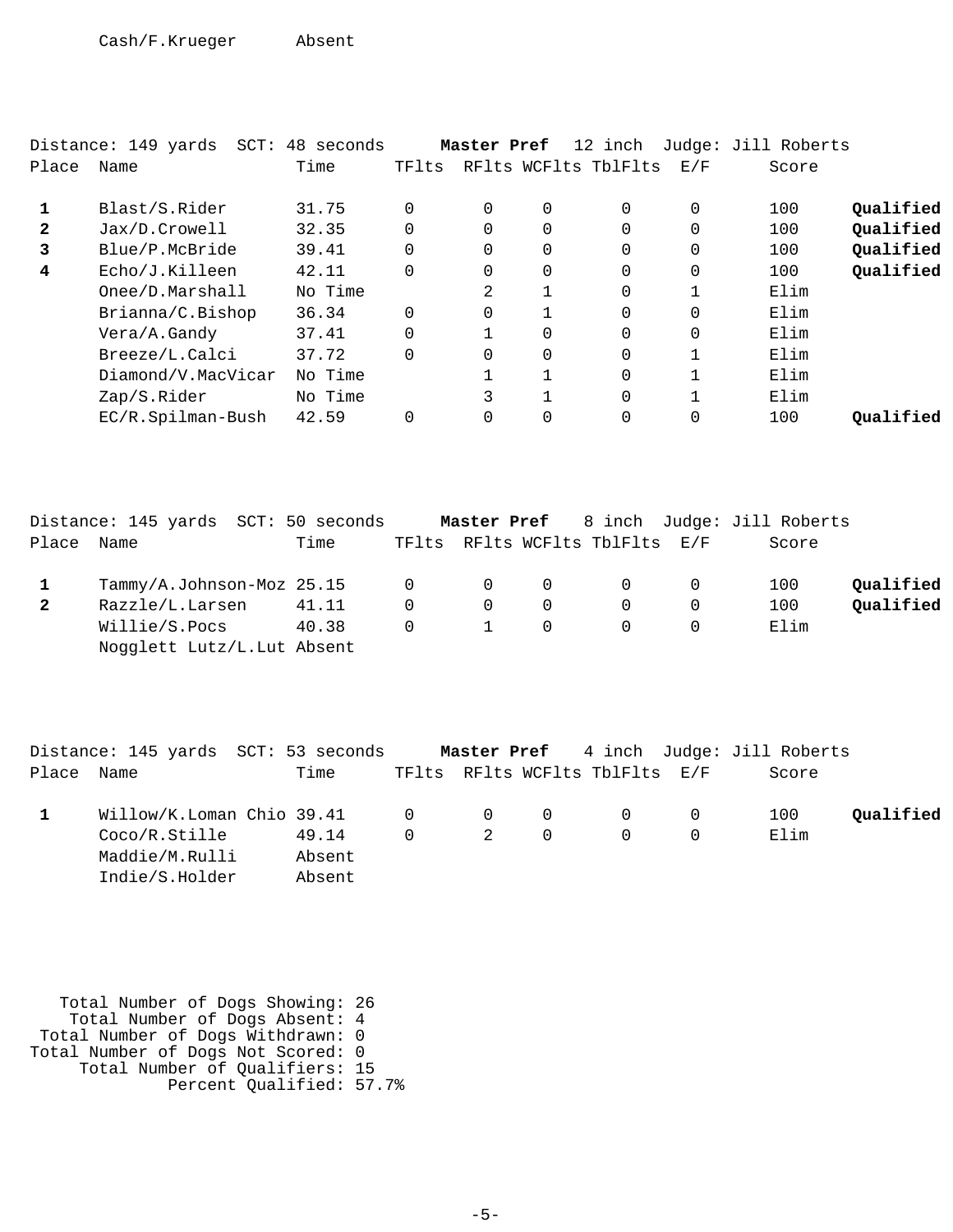# **Wednesday, December 29, 2021 Dog Training Club of St. Petersburg Premier JWW**

| Name             | Time                     |                                                                         | RFlts |         | Score                             | Top25 |
|------------------|--------------------------|-------------------------------------------------------------------------|-------|---------|-----------------------------------|-------|
| Angel/W.Crawshaw |                          |                                                                         | 0     | 0       | Elim                              |       |
|                  |                          |                                                                         |       | 2       | Elim                              |       |
| Pete/K.McDonald  | 42.07                    |                                                                         |       |         | Elim                              |       |
| Atlas/M.Welch    | 60.13                    |                                                                         |       |         | Elim                              |       |
|                  | 61.01                    |                                                                         | 6     |         | Elim                              |       |
|                  | MCT: 42 seconds<br>Place | Premier JWW<br>35.47<br>Teddi Bear/L.Griffi 43.93<br>Zachery/W.Crawshaw |       | 20 inch | Judge: Jill Roberts<br>WCFlts E/F |       |

|              | MCT: 45 seconds<br>Premier JWW | 16 inch | Judge: Jill Roberts |          |     |       |       |           |
|--------------|--------------------------------|---------|---------------------|----------|-----|-------|-------|-----------|
| Place        | Name                           | Time    | RFlts               | WCFlts   | E/F | Score | Top25 |           |
|              | Wicked/S.Michaels              | 27.92   |                     | $\Omega$ |     | 100   | Yes   | Qualified |
| $\mathbf{2}$ | Daisy/M.Panzeri                | 35.34   | 0                   | $\Omega$ |     | 100   | Yes   | Qualified |
| 3            | Abbey/S.Kothur                 | 40.11   | 0                   | $\Omega$ |     | 100   |       | Qualified |
|              | Gus/A.Gandy                    | 47.98   |                     |          |     | Elim  |       |           |
|              | Sterling/V.MacVicar No Time    |         |                     | $\Omega$ |     | Elim  |       |           |
|              | Tyler/L.Coleman                | 46.81   |                     |          |     | Elim  |       |           |

|              | MCT: 48 seconds<br>Premier JWW | 12 inch Judge: Jill Roberts |                  |             |     |           |
|--------------|--------------------------------|-----------------------------|------------------|-------------|-----|-----------|
| Place        | Name                           | Time                        | RFlts WCFlts E/F | Score Top25 |     |           |
|              | Zach/R.Carlin                  | 34.35                       | $\overline{0}$   | 100         | Yes | Qualified |
| $\mathbf{2}$ | Donna/J.Constantine 46.94      |                             | $\Omega$         | 100         |     | Qualified |
|              | Krissi/K.Villars               | 42.52                       |                  | Elim        |     |           |
|              | Lolo/D.Hartzell                | 37.67                       |                  | Elim        |     |           |

|       | MCT: 50 seconds<br>Premier JWW |       | 8 inch Judge: Jill Roberts |                  |     |             |     |           |
|-------|--------------------------------|-------|----------------------------|------------------|-----|-------------|-----|-----------|
| Place | Name                           | Time  |                            | RFlts WCFlts E/F |     | Score Top25 |     |           |
|       | Moka/M.Douglas                 | 38.42 |                            |                  | - 0 | 100         | Yes | Oualified |
|       | Rhythm/K.Loman Chio 45.32      |       |                            |                  |     | 100         |     | Qualified |
|       | Poppy/E.Baxter                 | 46.69 |                            |                  |     | Elim        |     |           |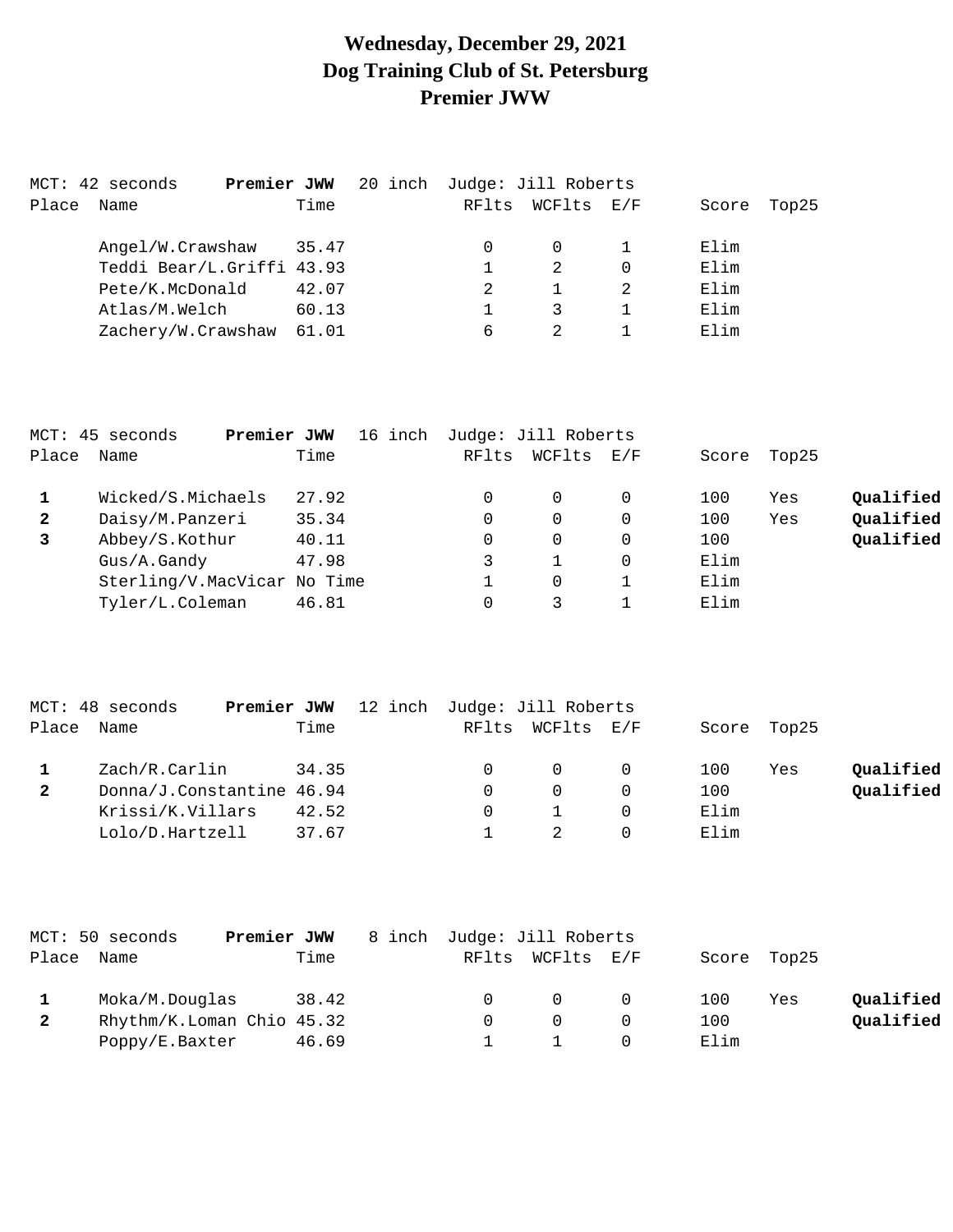Total Number of Dogs Showing: 18 Total Number of Dogs Absent: 0 Total Number of Dogs Withdrawn: 0 Total Number of Dogs Not Scored: 0 Total Number of Qualifiers: 7 Percent Qualified: 38.9%

|            | MCT: 51 seconds             | <b>Premier JWW Pref</b> 20 inch Judge: Jill Roberts |        |                  |             |  |
|------------|-----------------------------|-----------------------------------------------------|--------|------------------|-------------|--|
| Place Name |                             | Time                                                |        | RFlts WCFlts E/F | Score Top25 |  |
|            | Ocean/J.Valentovich No Time |                                                     | $\cap$ | $1 \quad 1$      | Elim        |  |

|       | MCT: 47 seconds | <b>Premier JWW Pref</b> 16 inch Judge: Jill Roberts |  |                  |          |             |  |
|-------|-----------------|-----------------------------------------------------|--|------------------|----------|-------------|--|
| Place | Name            | Time                                                |  | RFlts WCFlts E/F |          | Score Top25 |  |
|       | Gemma/S.Hyde    | 41.03                                               |  | $\overline{2}$   | $\sim$ 1 | Elim        |  |
|       | Zeke/R.Henson   | 42.52                                               |  | $\cap$           |          | Elim        |  |

| MCT: 50 seconds  | <b>Premier JWW Pref</b> 12 inch Judge: Jill Roberts |          |                                        |           |             |     |           |
|------------------|-----------------------------------------------------|----------|----------------------------------------|-----------|-------------|-----|-----------|
| Place Name       | Time                                                |          | RFlts WCFlts E/F                       |           | Score Top25 |     |           |
| Vera/A.Gandy     | 44.16                                               | $\Omega$ | $\begin{matrix} 0 & 0 \end{matrix}$    |           | 100         | Yes | Qualified |
| Brianna/C.Bishop | 42.60                                               |          | $\begin{array}{ccc} 0 & 1 \end{array}$ | $\bigcap$ | Elim        |     |           |

|            | MCT: 55 seconds | <b>Premier JWW Pref</b> 4 inch Judge: Jill Roberts |  |                       |             |  |
|------------|-----------------|----------------------------------------------------|--|-----------------------|-------------|--|
| Place Name |                 | Time                                               |  | RFlts WCFlts E/F      | Score Top25 |  |
|            | Darcy/M.Jackson | 54.23                                              |  | $0 \qquad 1 \qquad 1$ | Elim        |  |

 Total Number of Dogs Showing: 6 Total Number of Dogs Absent: 0 Total Number of Dogs Withdrawn: 0 Total Number of Dogs Not Scored: 0 Total Number of Qualifiers: 1 Percent Qualified: 16.7%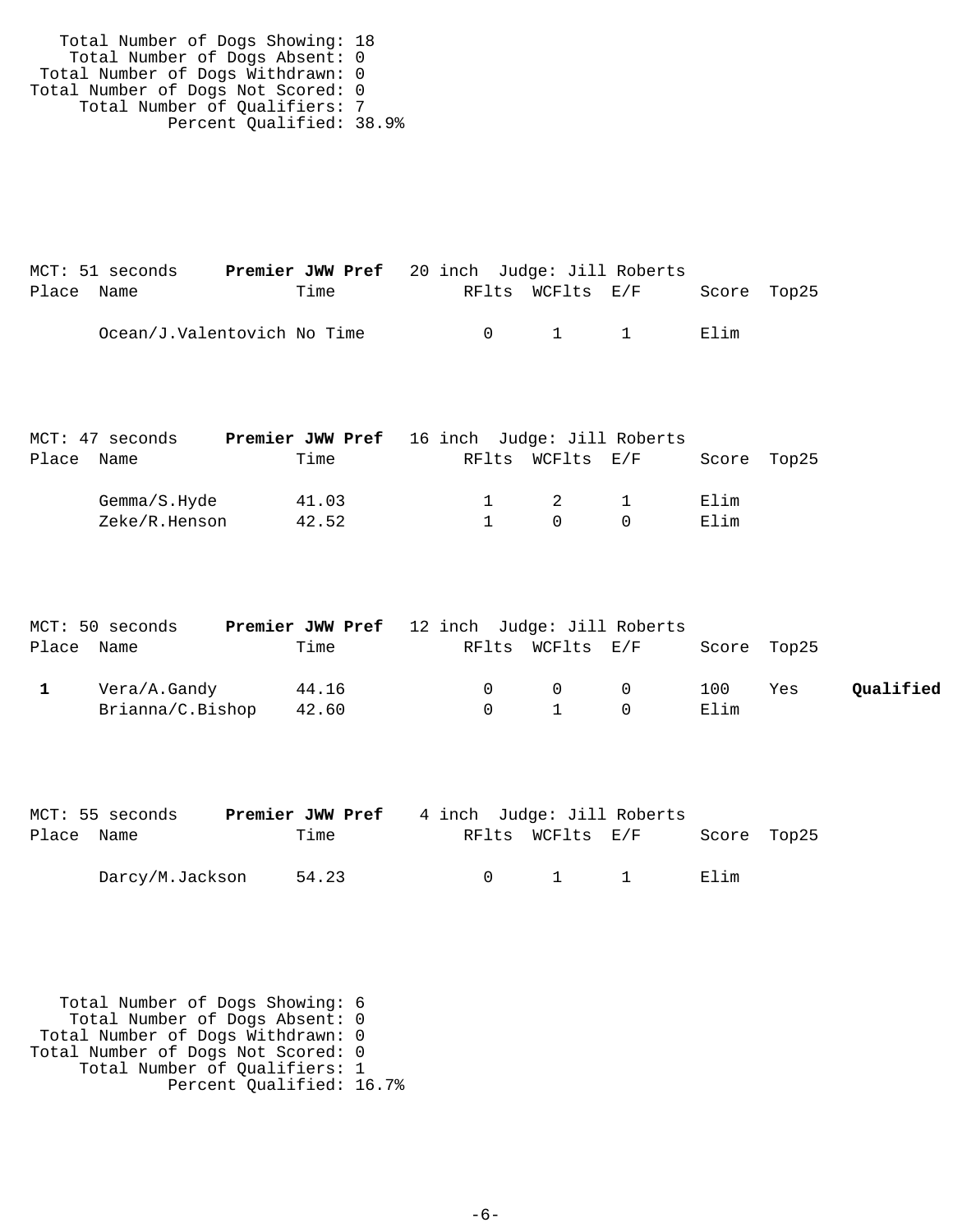# **Wednesday, December 29, 2021 Dog Training Club of St. Petersburg Time 2 Beat**

|            | MCT: 50 seconds |       | <b>Time 2 Beat</b> 24 inch Judge: Jill Roberts |     |        |
|------------|-----------------|-------|------------------------------------------------|-----|--------|
| Place Name |                 | Time  | WCFlts                                         | E/F | Points |
|            | Benny/J.Joyce   | 37.25 |                                                |     | Elim   |

|       | MCT: 50 seconds<br>Time 2 Beat | 20 inch | Judge: Jill Roberts |          |                 |
|-------|--------------------------------|---------|---------------------|----------|-----------------|
| Place | Name                           | Time    | WCFlts              | E/F      | Points          |
|       | Angel/W.Crawshaw               | 28.21   | 0                   | 0        | Qualified<br>10 |
|       | Glory/T.Desrosiers             | 30.99   | 0                   | $\Omega$ | Qualified<br>9  |
|       | Hobbes/J.Joyce                 | 39.49   |                     | 0        | Qualified<br>б. |
|       | Axl Rose/J.O'Neill             | 59.32   |                     | 0        | Elim            |
|       | Sadie/B.Joyce                  | No Time |                     |          | Elim            |
|       | Gem/L.Ostrom                   | 33.36   |                     | 0        | Elim            |
|       | Java/A.Beilis                  | 58.45   |                     | 2        | Elim            |
|       | Pete/K.McDonald                | 51.36   |                     | $\Omega$ | Elim            |
|       | Atlas/M.Welch                  | No Time | 0                   | 2        | Elim            |
|       | Willow/G.Cudlipp               | 69.38   |                     | $\Omega$ | Elim            |
|       | Goose/J.Smith                  | No Time | 0                   |          | Elim            |
|       | Zachery/W.Crawshaw             | 41.93   |                     |          | Elim            |
|       | Marley/S.McLarnon              | Absent  |                     |          |                 |

|              | MCT: 55 seconds<br>Time 2 Beat | 16 inch | Judge: Jill Roberts |     |                 |
|--------------|--------------------------------|---------|---------------------|-----|-----------------|
| Place        | Name                           | Time    | WCFlts              | E/F | Points          |
| $\mathbf{1}$ | Alice/V.Calvano                | 35.83   | 0                   | 0   | Qualified<br>10 |
|              | Twitch/S.Rider                 | 35.94   | 0                   | 0   | Oualified<br>9  |
|              | Ivan/E.Ewins                   | 37.48   | 0                   | 0   | Qualified<br>9  |
|              | Tyler/L.Coleman                | 37.70   | 0                   | 0   | Qualified<br>9  |
|              | Amber/V.MacVicar               | 48.06   | 2                   | 0   | Elim            |
|              | Spy/B.Disney                   | No Time | 2                   |     | Elim            |
|              | $Meq/P$ . Gelb                 | 31.88   | 2                   | 0   | Elim            |
|              | Spencer/J.Wooten               | 36.73   |                     | 0   | Elim            |
|              | Abbey/S.Kothur                 | 37.65   |                     |     | Elim            |
|              | Epic/J.Lipsio                  | No Time | 0                   |     | Elim            |
|              | Wren/C.Froman                  | No Time |                     |     | Elim            |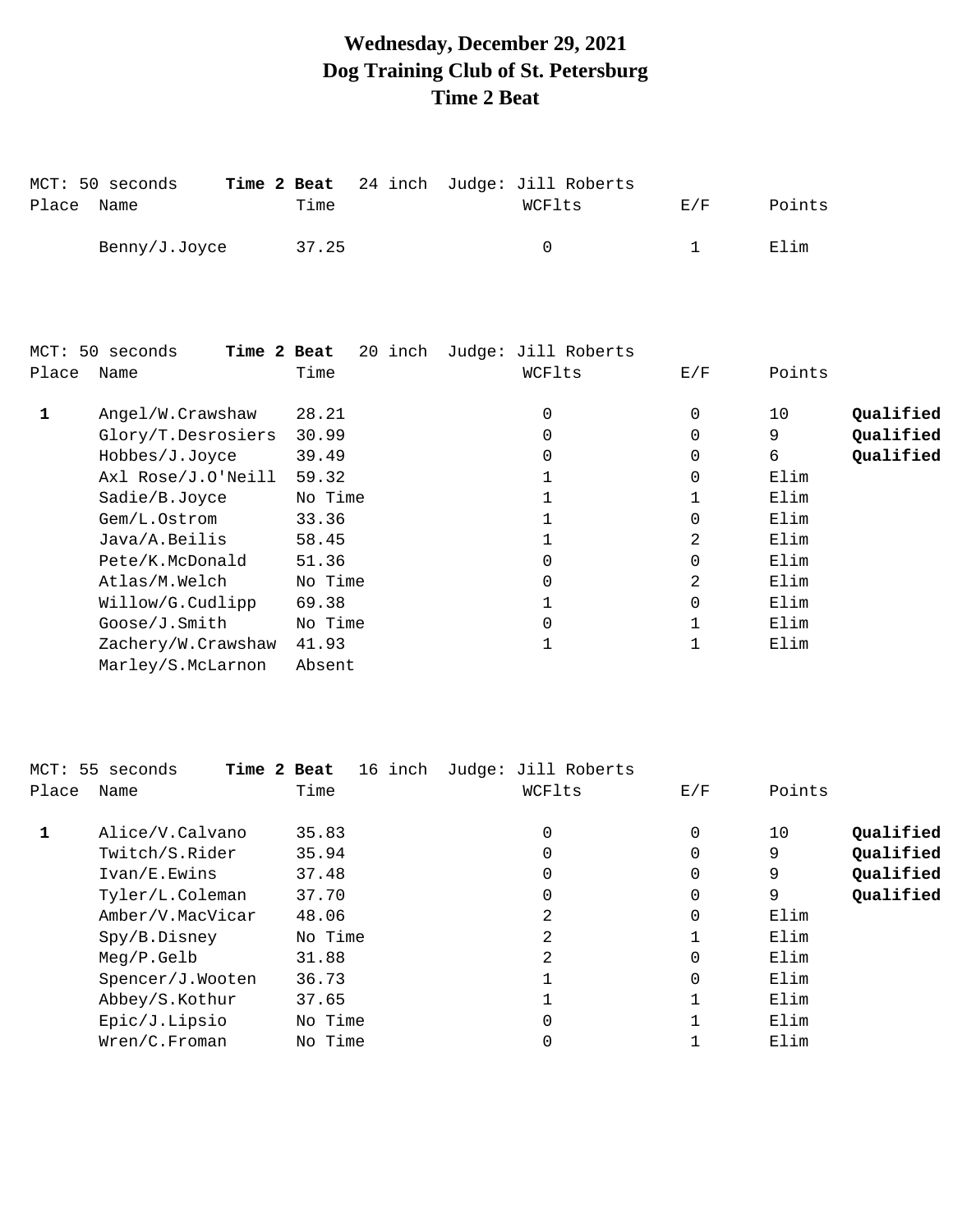|       | MCT: 60 seconds<br>Time 2 Beat |         | 12 inch Judge: Jill Roberts |     |                 |
|-------|--------------------------------|---------|-----------------------------|-----|-----------------|
| Place | Name                           | Time    | WCFlts                      | E/F | Points          |
|       | Krissi/K.Villars               | 28.92   | 0                           |     | Oualified<br>10 |
|       | Jake/F.Salvas                  | 45.74   | 0                           |     | Elim            |
|       | Lolo/D.Hartzell                | No Time | 0                           |     | Elim            |
|       | Kili/L.Schmeling               | 38.45   |                             |     | Elim            |
|       | Neo/J.Schlueter                | 38.95   |                             |     | Elim            |
|       | Tonka/C.Little                 | No Time | 0                           |     | Elim            |
|       |                                |         |                             |     |                 |

|       | MCT: 60 seconds | Time 2 Beat | 8 inch | Judge: Jill Roberts |     |        |           |
|-------|-----------------|-------------|--------|---------------------|-----|--------|-----------|
| Place | Name            | Time        |        | WCFlts              | E/F | Points |           |
|       | Moka/M.Douglas  | 40.37       |        | 0                   |     | 10     | Qualified |
|       | Magic/B.Hansen  | 52.30       |        | 0                   |     | 7      | Qualified |
|       | Kramer/E.Ewins  | 60.00       |        |                     |     | Elim   |           |
|       | Foxy/E.Ewins    | No Time     |        |                     |     | Elim   |           |

```
 Total Number of Dogs Showing: 34
 Total Number of Dogs Absent: 1
 Total Number of Dogs Withdrawn: 0
Total Number of Dogs Not Scored: 0
 Total Number of Qualifiers: 10
 Percent Qualified: 29.4%
```

|            | MCT: 50 seconds           |      | Time 2 Beat Pref 20 inch Judge: Jill Roberts |     |        |           |
|------------|---------------------------|------|----------------------------------------------|-----|--------|-----------|
| Place Name |                           | Time | WCFlts                                       | E/F | Points |           |
|            | Bazinga/S.Kirkpatri 43.11 |      |                                              | - 0 | 10     | Oualified |
|            | Cuda/P.Lichtenberge 55.16 |      |                                              | ь   | Elim   |           |

|            | MCT: 55 seconds           |      | Time 2 Beat Pref 16 inch Judge: Jill Roberts |                |        |           |
|------------|---------------------------|------|----------------------------------------------|----------------|--------|-----------|
| Place Name |                           | Time | WCFlts                                       | E/F            | Points |           |
|            | Teddi Bear/L.Griffi 31.64 |      | $\cap$                                       | $\overline{0}$ | 10     | Qualified |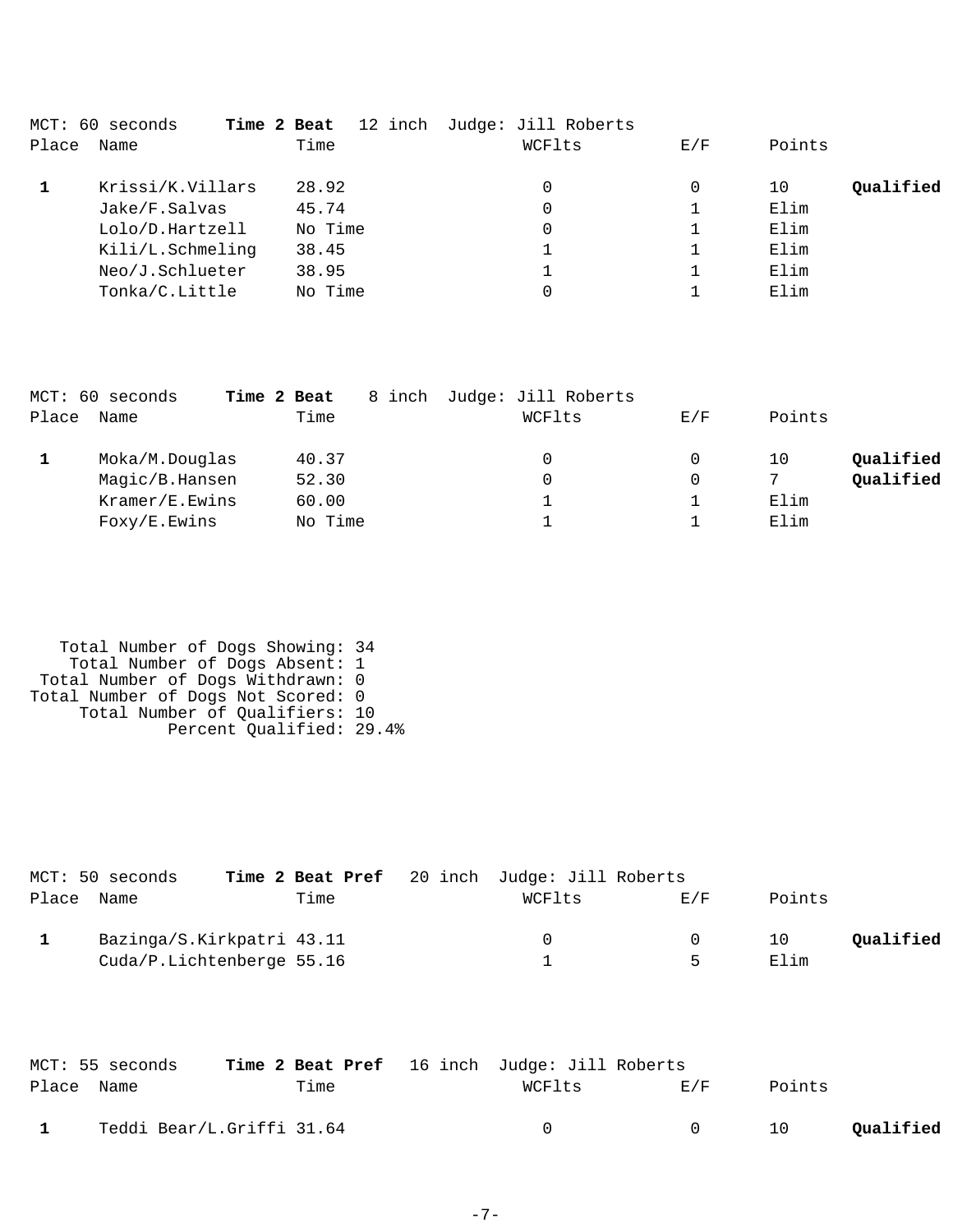| Winnie/J.Smith   | No Time |  | Flim   |
|------------------|---------|--|--------|
| Dash/S.Ritch     | 35.20   |  | F. lim |
| Spring/D.Noonan  | No Time |  | Elim   |
| Firefly/K.Skoyec | No Time |  | Flim   |

|       | MCT: 60 seconds             | Time 2 Beat Pref 12 inch Judge: Jill Roberts |        |             |        |           |
|-------|-----------------------------|----------------------------------------------|--------|-------------|--------|-----------|
| Place | Name                        | Time                                         | WCFlts | E/F         | Points |           |
|       | Zap/S.Rider                 | 35.90                                        | 0      | 0           | 10     | Qualified |
|       | EC/R.Spilman-Bush           | 46.66                                        | 0      | $\mathbf 0$ |        | Qualified |
|       | Blast/S.Rider               | 33.69                                        | 0      |             | Elim   |           |
|       | Brianna/C.Bishop            | 41.80                                        | 0      |             | Elim   |           |
|       | Sterling/V.MacVicar No Time |                                              | 0      |             | Elim   |           |
|       | Flurry/K.Lucey              | Absent                                       |        |             |        |           |

|              | MCT: 60 seconds | Time 2 Beat Pref 4 inch Judge: Jill Roberts |          |                |        |           |
|--------------|-----------------|---------------------------------------------|----------|----------------|--------|-----------|
| Place Name   |                 | Time                                        | WCFlts   | E/F            | Points |           |
| $\mathbf{1}$ | Maddie/M.Rulli  | 50.07                                       | $\Omega$ | $\overline{0}$ | 10     | Qualified |

```
 Total Number of Dogs Showing: 13
 Total Number of Dogs Absent: 1
 Total Number of Dogs Withdrawn: 0
Total Number of Dogs Not Scored: 0
 Total Number of Qualifiers: 5
 Percent Qualified: 38.5%
```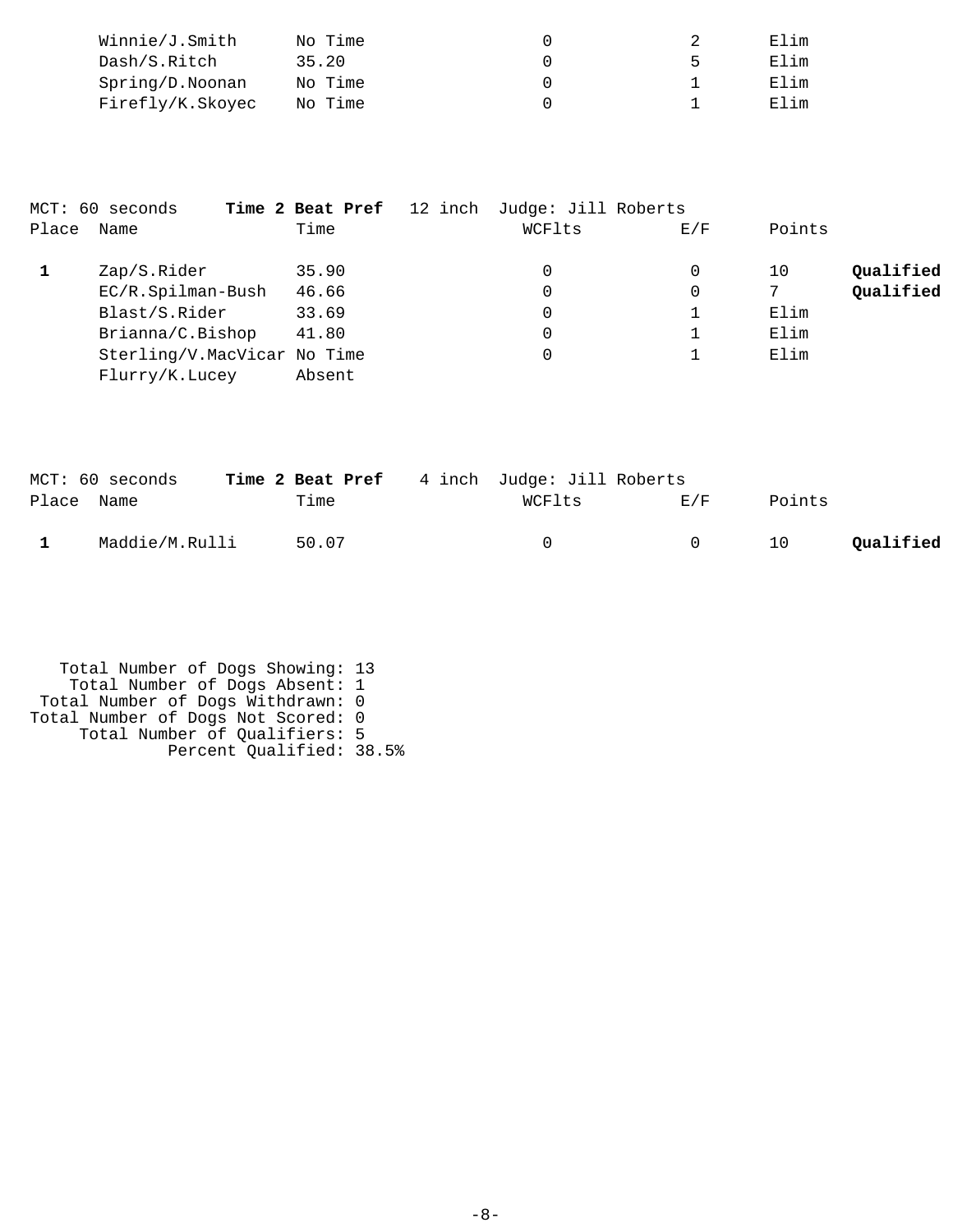# **Wednesday, December 29, 2021 Dog Training Club of St. Petersburg Premier Standard**

| Place | MCT: 60 seconds<br>Name | Premier Standard<br>Time | 24 inch Judge: Jill Roberts<br>RFlts | WCFlts | $\rm E$ / $\rm F$   | Score | Top25 |
|-------|-------------------------|--------------------------|--------------------------------------|--------|---------------------|-------|-------|
|       | Willow/C.Witt           | No Time                  | 2                                    | 2      | 2                   | Elim  |       |
|       |                         |                          |                                      |        |                     |       |       |
|       |                         |                          |                                      |        |                     |       |       |
|       | MCT: 55 seconds         | Premier Standard         | 20 inch                              |        | Judge: Jill Roberts |       |       |
| Place | Name                    | Time                     | RFlts                                | WCFlts | E/F                 | Score | Top25 |
|       | Angel/W.Crawshaw        | 42.73                    | $\mathbf{1}$                         | 1      | $\Omega$            | Elim  |       |
|       | Chase/D.Crowell         | 59.03                    | $\Omega$                             | 0      | 1                   | Elim  |       |
|       | Teddi Bear/L.Griffi     | 49.27                    | $\Omega$                             | 1      | $\Omega$            | Elim  |       |
|       | Pete/K.McDonald         | 56.56                    | 2                                    | 1      | 2                   | Elim  |       |
|       | Atlas/M.Welch           | 65.10                    | $\Omega$                             | 0      | $\Omega$            | Elim  |       |
|       | Zachery/W.Crawshaw      | No Time                  | 6                                    | 1      | 2                   | Elim  |       |
|       | Sage/D.Marshall         | Absent                   |                                      |        |                     |       |       |

|       | MCT: 60 seconds           | Premier Standard |       |        | 16 inch Judge: Jill Roberts |       |       |           |
|-------|---------------------------|------------------|-------|--------|-----------------------------|-------|-------|-----------|
| Place | Name                      | Time             | RFlts | WCFlts | E/F                         | Score | Top25 |           |
|       | Abbey/S.Kothur            | 52.75            |       | 0      | $\Omega$                    | 100   | Yes   | Qualified |
|       | Gus/A.Gandy               | No Time          |       |        |                             | Elim  |       |           |
|       | Sterling/V.MacVicar 48.30 |                  |       | 0      |                             | Elim  |       |           |
|       | Wicked/S.Michaels         | No Time          |       | 0      |                             | Elim  |       |           |
|       | Daisy/M.Panzeri           | 54.62            |       |        | 0                           | Elim  |       |           |
|       | Tyler/L.Coleman           | 55.98            |       |        |                             | Elim  |       |           |

|            | MCT: 65 seconds             | Premier Standard 12 inch Judge: Jill Roberts |  |                  |       |       |
|------------|-----------------------------|----------------------------------------------|--|------------------|-------|-------|
| Place Name |                             | Time                                         |  | RFlts WCFlts E/F | Score | Top25 |
|            | Zach/R.Carlin               | 46.77                                        |  | $\Omega$         | Elim  |       |
|            | Krissi/K.Villars            | 40.24                                        |  |                  | Elim  |       |
|            | Donna/J.Constantine No Time |                                              |  |                  | Elim  |       |
|            | Lolo/D.Hartzell             | Absent                                       |  |                  |       |       |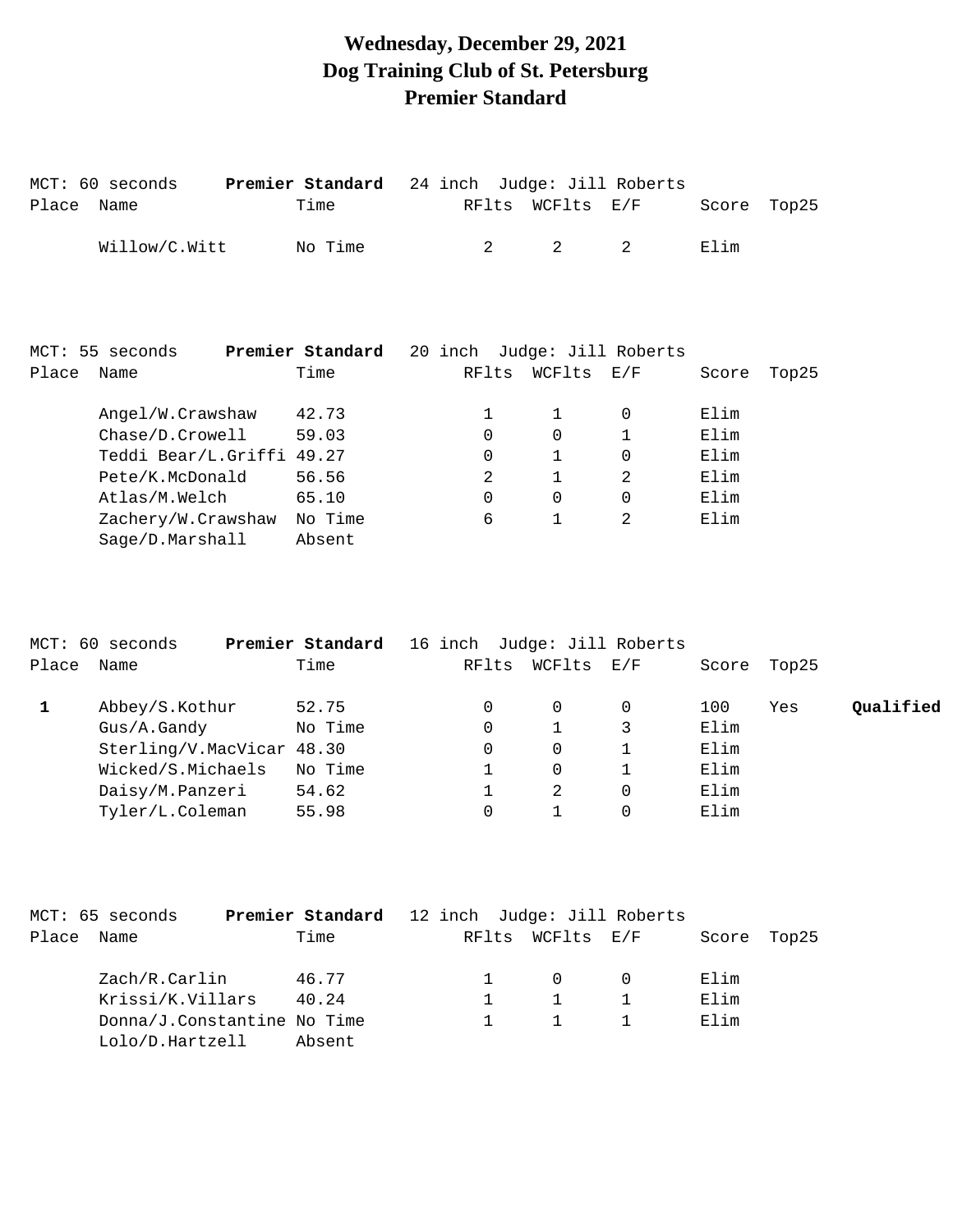|              | MCT: 65 seconds | Premier Standard          | 8 inch Judge: Jill Roberts |            |                |      |             |           |
|--------------|-----------------|---------------------------|----------------------------|------------|----------------|------|-------------|-----------|
| Place        | Name            | Time                      | RFlts                      | WCFlts E/F |                |      | Score Top25 |           |
|              |                 | Rhythm/K.Loman Chio 46.30 | $\Omega$                   | $\Omega$   | $\overline{0}$ | 100  | Yes         | Qualified |
| $\mathbf{2}$ | Poppy/E.Baxter  | 52.27                     |                            |            |                | 100  |             | Qualified |
|              | Moka/M.Douglas  | 50.91                     |                            |            |                | Elim |             |           |

| Total Number of Dogs Showing: 19   |
|------------------------------------|
| Total Number of Dogs Absent: 2     |
| Total Number of Dogs Withdrawn: 0  |
| Total Number of Dogs Not Scored: 0 |
| Total Number of Qualifiers: 3      |
| Percent Qualified: 15.8%           |
|                                    |

| MCT: 65 seconds           | <b>Premier Standard Pref</b> 20 inch Judge: Jill Roberts |  |                       |             |  |
|---------------------------|----------------------------------------------------------|--|-----------------------|-------------|--|
| Place Name                | Time                                                     |  | RFlts WCFlts E/F      | Score Top25 |  |
| Bazinga/S.Kirkpatri 54.10 |                                                          |  | $0 \qquad 1 \qquad 2$ | Elim        |  |
| Ocean/J.Valentovich 50.75 |                                                          |  | $\bigcap$             | Elim        |  |

|            | MCT: 65 seconds    | Premier Standard Pref |          |                  | 12 inch Judge: Jill Roberts |      |             |           |
|------------|--------------------|-----------------------|----------|------------------|-----------------------------|------|-------------|-----------|
| Place Name |                    | Time                  |          | RFlts WCFlts E/F |                             |      | Score Top25 |           |
|            | Vera/A.Gandy       | 48.58                 |          | $\Omega$         |                             | 100  | Yes         | Qualified |
|            | Diamond/V.MacVicar | No Time               |          |                  |                             | Elim |             |           |
|            | Jax/D.Crowell      | 53.81                 | $\Omega$ | $\sim$           |                             | Elim |             |           |
|            | Onee/D.Marshall    | Absent                |          |                  |                             |      |             |           |

|            | MCT: 70 seconds | Premier Standard Pref |  |                       | 4 inch Judge: Jill Roberts |  |
|------------|-----------------|-----------------------|--|-----------------------|----------------------------|--|
| Place Name |                 | Time                  |  | RFlts WCFlts E/F      | Score Top25                |  |
|            | Darcy/M.Jackson | No Time               |  | $1 \qquad 0 \qquad 2$ | Filim                      |  |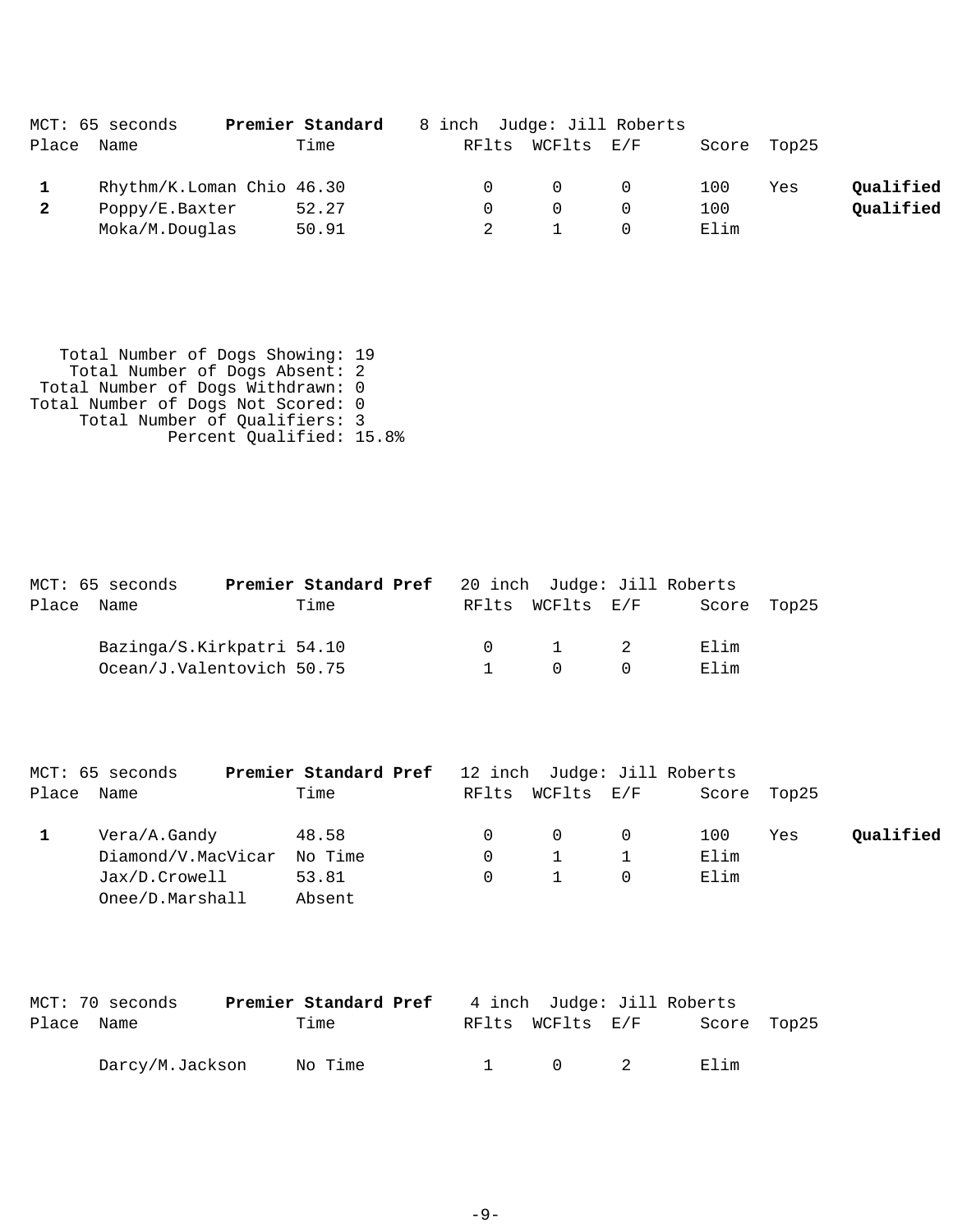Total Number of Dogs Showing: 6 Total Number of Dogs Absent: 1 Total Number of Dogs Withdrawn: 0 Total Number of Dogs Not Scored: 0 Total Number of Qualifiers: 1 Percent Qualified: 16.7%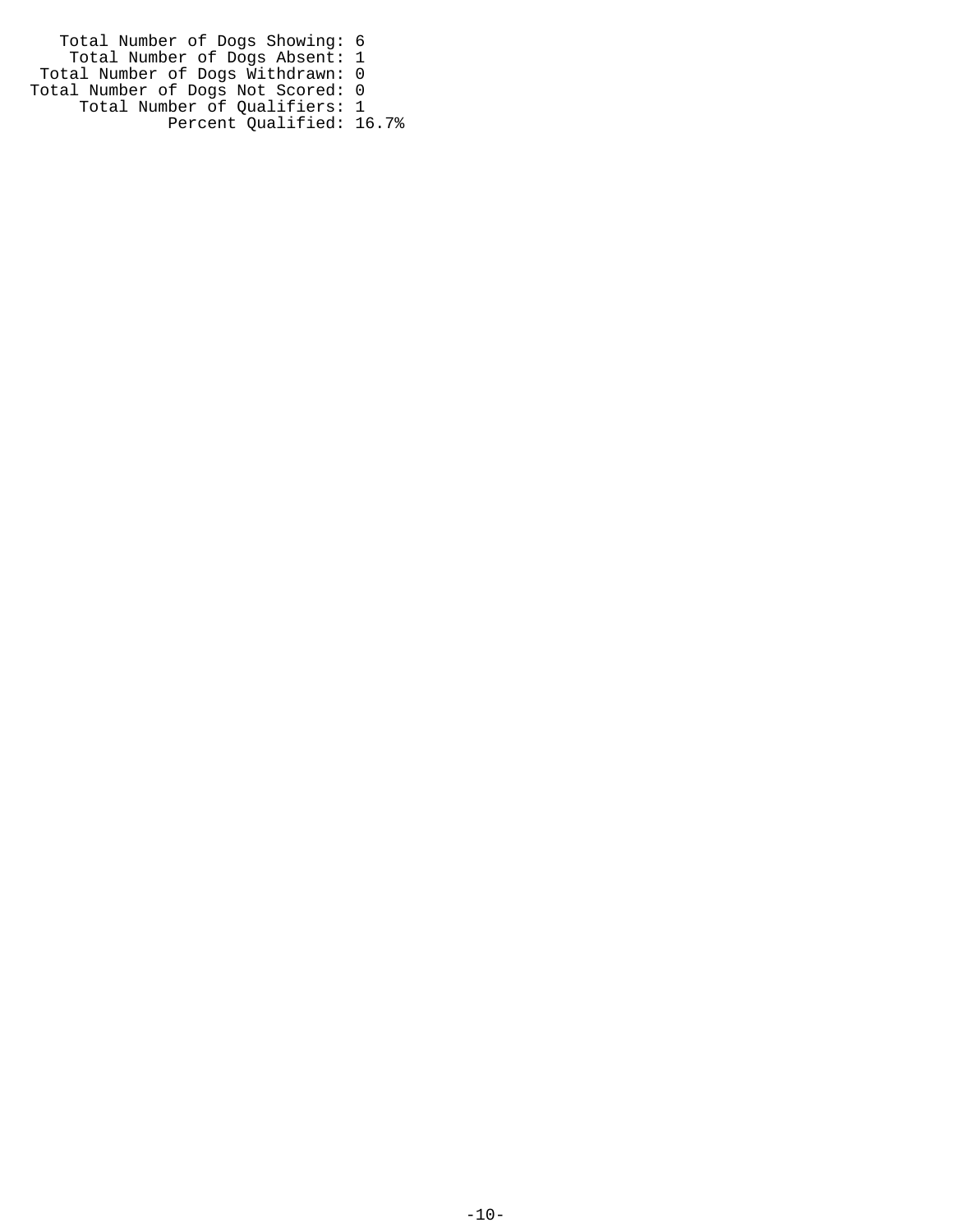#### **Wednesday, December 29, 2021 Dog Training Club of St. Petersburg Master/Excellent Standard**

| Place Name   | Distance: 176 yards SCT: 66 seconds <b>Excellent</b> 24 inch Judge: Jill Roberts | Time TFlts RFlts WCFlts TblFlts E/F |          |                                                       |                                            |                                              |                                                    | Score               |           |
|--------------|----------------------------------------------------------------------------------|-------------------------------------|----------|-------------------------------------------------------|--------------------------------------------|----------------------------------------------|----------------------------------------------------|---------------------|-----------|
|              | $\texttt{Willow/C.Witt}$ 65.63 0 2                                               |                                     |          |                                                       | $\overline{2}$                             | $\Omega$                                     | $2^{\circ}$                                        | Elim                |           |
| Place Name   | Distance: 176 yards SCT: 62 seconds <b>Excellent</b> 20 inch Judge: Jill Roberts | Time                                |          |                                                       |                                            | TFlts RFlts WCFlts TblFlts E/F               |                                                    | Score               |           |
|              | Axl Rose/J.O'Neill No Time<br>Pete/K.McDonald No Time                            |                                     |          | $\mathbf{1}$<br>$\overline{2}$                        | $\overline{0}$<br>$\Omega$                 | $\overline{0}$<br>$\Omega$                   | $1 \quad \blacksquare$<br>$1 \quad \blacksquare$   | Elim<br>Elim        |           |
| Place Name   | Distance: 173 yards SCT: 66 seconds <b>Excellent</b> 16 inch Judge: Jill Roberts | Time TFlts RFlts WCFlts TblFlts E/F |          |                                                       |                                            |                                              |                                                    | Score               |           |
| $\mathbf{1}$ | Alice/V.Calvano 56.96<br>Wren/C.Froman No Time<br>Caleb/P.Ulerich No Time        |                                     | $\Omega$ | $\overline{0}$<br>$\overline{\mathbf{3}}$<br>$\Omega$ | $\overline{0}$<br>$1 \quad$<br>$2^{\circ}$ | $\overline{0}$<br>$\overline{0}$<br>$\Omega$ | $\overline{0}$<br>3 <sup>7</sup><br>$\overline{2}$ | 100<br>Elim<br>Elim | Qualified |
| Place Name   | Distance: 169 yards SCT: 68 seconds <b>Excellent</b> 12 inch Judge: Jill Roberts | Time TFlts RFlts WCFlts TblFlts E/F |          |                                                       |                                            |                                              |                                                    | Score               |           |
|              | Henry/P.Siemer Absent                                                            |                                     |          |                                                       |                                            |                                              |                                                    |                     |           |

 Total Number of Dogs Showing: 6 Total Number of Dogs Absent: 1 Total Number of Dogs Withdrawn: 0 Total Number of Dogs Not Scored: 0 Total Number of Qualifiers: 1 Percent Qualified: 16.7%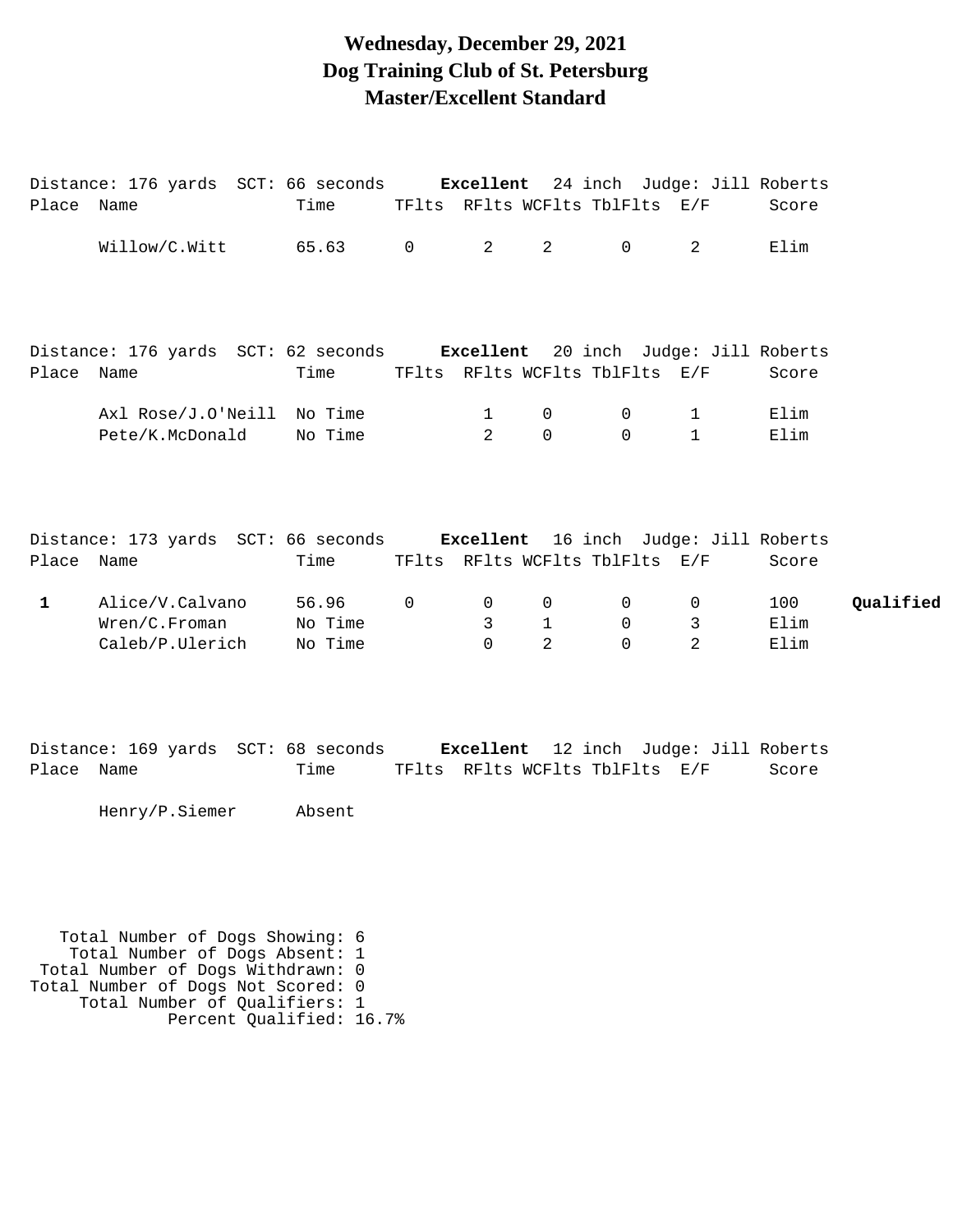|       | Distance: 176 yards SCT: 66 seconds |       |          | Master   |          | 24 inch Judge: Jill Roberts    |       |           |
|-------|-------------------------------------|-------|----------|----------|----------|--------------------------------|-------|-----------|
| Place | Name                                | Time  |          |          |          | TFlts RFlts WCFlts TblFlts E/F | Score |           |
|       | Ocean/J.Valentovich 44.57           |       | $\Omega$ | $\Omega$ | $\Omega$ |                                | 100   | Qualified |
|       | Benny/J.Joyce                       | 56.86 | $\Omega$ | $\Omega$ | $\Omega$ |                                | 100   | Qualified |
|       | Jeanie/C.Necker                     | 76.21 | 30       |          |          |                                | Elim  |           |
|       | Mae/T.Desrosiers                    | 49.14 | $\Omega$ |          | 0        |                                | Elim  |           |

|              | Distance: 176 yards  SCT: 62 seconds |         |          | Master   | 20 inch     |                      |             | Judge: Jill Roberts |           |
|--------------|--------------------------------------|---------|----------|----------|-------------|----------------------|-------------|---------------------|-----------|
| Place        | Name                                 | Time    | TFlts    |          |             | RFlts WCFlts TblFlts | E/F         | Score               |           |
| 1            | Teddi Bear/L.Griffi 45.72            |         | $\Omega$ | 0        | 0           | 0                    | $\mathbf 0$ | 100                 | Qualified |
| $\mathbf{2}$ | TKO/D.Donaldson                      | 48.62   | 0        | $\Omega$ | $\Omega$    | 0                    | $\mathbf 0$ | 100                 | Qualified |
| 3            | Sadie/B.Joyce                        | 48.65   |          | $\Omega$ | $\Omega$    | 0                    | $\mathbf 0$ | 100                 | Qualified |
| 4            | Khanner/L.Rounds                     | 59.94   | $\Omega$ | $\Omega$ | $\Omega$    | 0                    | $\mathbf 0$ | 100                 | Qualified |
|              | Gemma/S.Hyde                         | 49.26   |          | $\Omega$ |             | 0                    | $\mathbf 0$ | Elim                |           |
|              | Gem/L.Ostrom                         | 44.60   | 0        | 0        | 0           | 0                    |             | Elim                |           |
|              | She-Ra/M.Backstrom                   | 49.32   | $\Omega$ |          |             | 0                    |             | Elim                |           |
|              | Goose/J.Smith                        | No Time |          | 2        | 0           | 0                    |             | Elim                |           |
|              | Java/A.Beilis                        | No Time |          | 4        | 2           | 0                    | 2           | Elim                |           |
|              | Hawkeye/A.Maxfield                   | 65.27   | 9        | $\Omega$ | $\Omega$    | 0                    | $\Omega$    | 91                  |           |
|              | Chase/D.Crowell                      | No Time |          |          | $\mathbf 0$ | 0                    |             | Elim                |           |
|              | Sage/D.Marshall                      | Absent  |          |          |             |                      |             |                     |           |
|              | Angel/W.Crawshaw                     | Absent  |          |          |             |                      |             |                     |           |

|       | Distance: 173 yards SCT: | 66 seconds |             | Master   | 16 inch              |          |              | Judge: Jill Roberts |           |
|-------|--------------------------|------------|-------------|----------|----------------------|----------|--------------|---------------------|-----------|
| Place | Name                     | Time       | TFlts       |          | RFlts WCFlts TblFlts |          | E/F          | Score               |           |
|       | Wicked/S.Michaels        | 34.87      | $\Omega$    | $\Omega$ | 0                    | 0        | 0            | 100                 | Qualified |
| 2     | Spy/B.Disney             | 35.68      | $\Omega$    | 0        | 0                    | 0        | $\mathbf 0$  | 100                 | Qualified |
| 3     | Daisy/M.Panzeri          | 44.04      | $\Omega$    | $\Omega$ | $\mathbf 0$          | 0        | $\mathbf 0$  | 100                 | Qualified |
| 4     | Cash/J.Schlueter         | 49.47      | $\Omega$    | $\Omega$ | $\Omega$             | $\Omega$ | $\mathbf 0$  | 100                 | Qualified |
|       | Sterling/V.MacVicar      | 55.87      | $\Omega$    |          |                      | 0        | $\mathbf 0$  | Elim                |           |
|       | Meg/P.Gelb               | 41.41      |             | 3        |                      | 0        | $\mathbf 0$  | Elim                |           |
|       | Spencer/J.Wooten         | 46.49      | $\mathbf 0$ |          | 0                    | 0        | 2            | Elim                |           |
|       | Gus/A.Gandy              | 49.66      | $\Omega$    | $\Omega$ | $\Omega$             | 0        | $\mathbf{1}$ | Elim                |           |
|       | Abbey/S.Kothur           | 52.10      | $\Omega$    | 0        |                      | 0        | $\mathbf 0$  | Elim                |           |
|       | Amber/V.MacVicar         | 62.77      | $\Omega$    | 2        | $\mathbf 0$          | 0        | $\mathbf 0$  | Elim                |           |
|       | Envy/F.Krueger           | 56.35      | 0           | 0        | $\mathbf 0$          | 0        | $\mathbf 0$  | 100                 | Qualified |
|       | Jolie/S.Holder           | Absent     |             |          |                      |          |              |                     |           |
|       | Twitch/S.Rider           | 55.12      | $\Omega$    | $\Omega$ | $\Omega$             | $\Omega$ | $\mathbf 0$  | 100                 | Qualified |
|       | Tyler/L.Coleman          | 54.36      |             | $\Omega$ | 0                    | 0        | 0            | 100                 | Oualified |
|       |                          |            |             |          |                      |          |              |                     |           |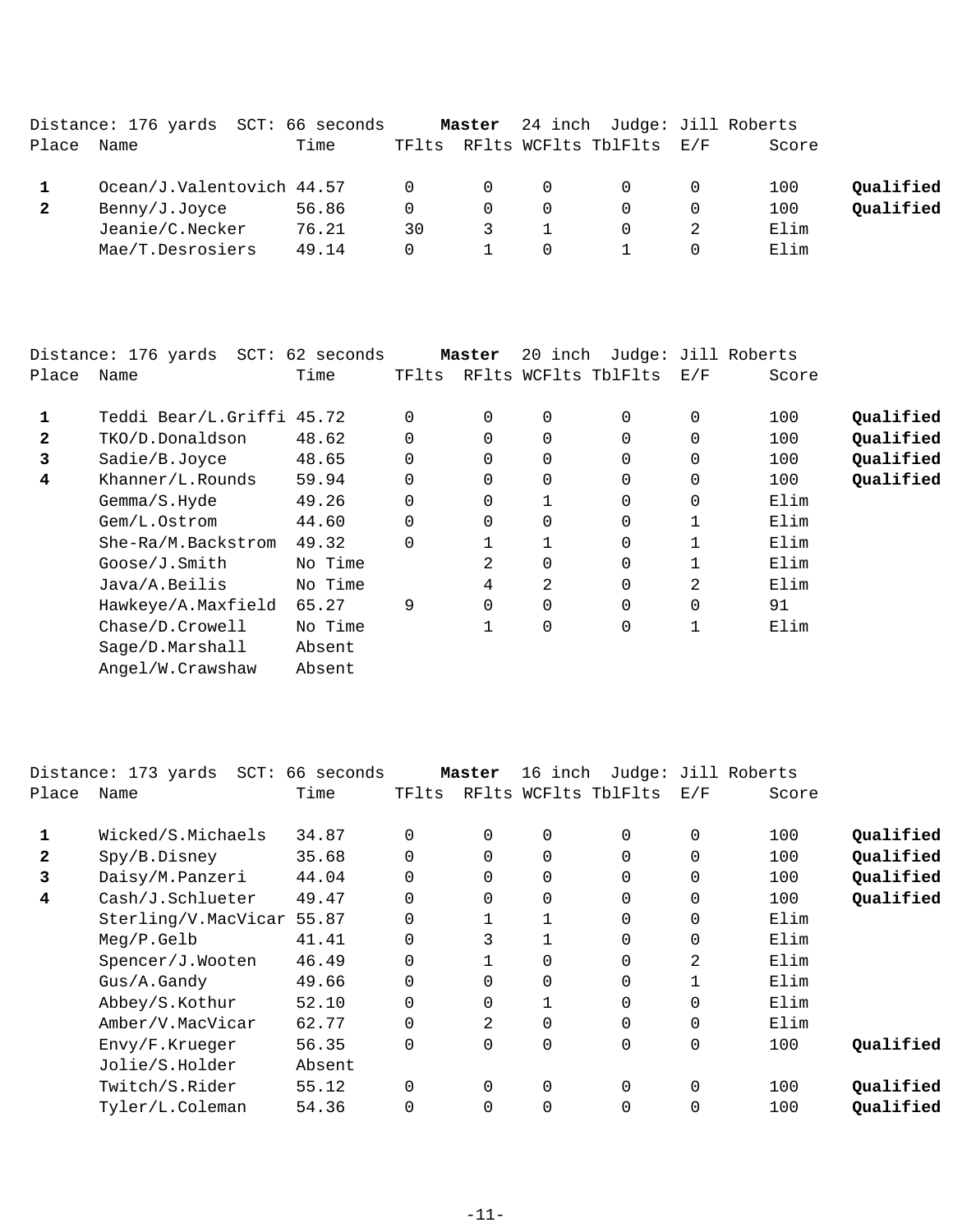|                | Ivan/E.Ewins                        | 51.19  | 0           | 0           | $\Omega$    | <sup>0</sup>         | 0        | 100   | Qualified |
|----------------|-------------------------------------|--------|-------------|-------------|-------------|----------------------|----------|-------|-----------|
|                | Epic/J.Lipsio                       | 60.20  | $\Omega$    | $\mathbf 0$ | $\mathbf 0$ | $\Omega$             | 0        | 100   | Qualified |
|                |                                     |        |             |             |             |                      |          |       |           |
|                |                                     |        |             |             |             |                      |          |       |           |
|                |                                     |        |             |             |             |                      |          |       |           |
|                | Distance: 169 yards SCT: 68 seconds |        |             | Master      | 12 inch     | Judge: Jill Roberts  |          |       |           |
| Place          | Name                                | Time   | TFlts       |             |             | RFlts WCFlts TblFlts | E/F      | Score |           |
| 1              | Blaze/S.Michaels                    | 38.21  | $\mathbf 0$ | 0           | $\mathbf 0$ | $\Omega$             | 0        | 100   | Qualified |
| $\overline{2}$ |                                     |        | $\Omega$    | 0           | $\Omega$    | $\Omega$             | $\Omega$ | 100   | Qualified |
|                | Donna/J.Constantine                 | 49.29  |             |             |             |                      |          |       |           |
|                | Jake/F.Salvas                       | 54.78  | $\Omega$    | 0           | 1           | $\Omega$             | $\Omega$ | Elim  |           |
|                | Zach/R.Carlin                       | 52.95  | $\Omega$    |             | $\mathbf 0$ | $\Omega$             | 0        | Elim  |           |
|                | Krissi/K.Villars                    | 42.32  | 0           | 1           | $\mathbf 0$ | $\Omega$             | 0        | Elim  |           |
|                | Edge/S.Michaels                     | 42.28  | $\Omega$    |             | $\mathbf 0$ | $\Omega$             | $\Omega$ | Elim  |           |
|                | Luke/F.Salvas                       | 58.99  | $\Omega$    |             | $\mathbf 0$ | $\Omega$             |          | Elim  |           |
|                | Lolo/D.Hartzell                     | Absent |             |             |             |                      |          |       |           |

|              | Distance: 169 yards<br>$SCT$ : | 73 seconds |          | Master   | inch<br>8   |                      |             | Judge: Jill Roberts |           |
|--------------|--------------------------------|------------|----------|----------|-------------|----------------------|-------------|---------------------|-----------|
| Place        | Name                           | Time       | TFlts    |          |             | RFlts WCFlts TblFlts | E/F         | Score               |           |
|              | Buff/S.Michaels                | 38.74      | $\Omega$ | $\Omega$ | $\Omega$    | 0                    | 0           | 100                 | Qualified |
| $\mathbf{2}$ | Poppy/E.Baxter                 | 46.46      | $\Omega$ |          | 0           | 0                    | 0           | 100                 | Qualified |
| 3            | Ember/C.Froman                 | 48.62      | $\Omega$ |          | $\Omega$    | 0                    | $\mathbf 0$ | 100                 | Qualified |
| 4            | Rhythm/K.Loman Chio            | 49.43      | $\Omega$ | $\Omega$ | $\Omega$    | 0                    | $\mathbf 0$ | 100                 | Qualified |
|              | Bindi/R.Stille                 | 47.03      | $\Omega$ |          | $\Omega$    | 0                    | $\mathbf 0$ | Elim                |           |
|              | Moka/M.Douglas                 | 61.38      | 0        |          | $\mathbf 0$ | 0                    | $\mathbf 0$ | Elim                |           |
|              | CoCo/S.Holder                  | Absent     |          |          |             |                      |             |                     |           |
|              | Brecon/P.Calvert               | 57.72      | $\Omega$ | $\Omega$ | $\Omega$    | $\Omega$             | 0           | 100                 | Qualified |
|              | Taysee/M.Backstrom             | 51.42      | $\Omega$ |          | $\Omega$    | 0                    | $\mathbf 0$ | 100                 | Qualified |
|              | Magic/B.Hansen                 | 50.18      | $\Omega$ |          | $\Omega$    | 0                    | $\mathbf 0$ | 100                 | Qualified |
|              | Copper/P.Ulerich               | 49.65      | 0        |          | 0           | 0                    | $\mathbf 0$ | 100                 | Qualified |

 Total Number of Dogs Showing: 47 Total Number of Dogs Absent: 5 Total Number of Dogs Withdrawn: 0 Total Number of Dogs Not Scored: 0 Total Number of Qualifiers: 25 Percent Qualified: 53.2%

|            | Distance: 176 yards SCT: 71 seconds |                                | <b>Excellent Pref</b> 20 inch Judge: Jill Roberts |
|------------|-------------------------------------|--------------------------------|---------------------------------------------------|
| Place Name | Time                                | TFlts RFlts WCFlts TblFlts E/F | Score                                             |

| $\sqrt{m}$<br>Luke/T.Sharpe<br>Νo | 'ıme |  |  |  |  |  | ∃⊥ım<br><br>п. |  |
|-----------------------------------|------|--|--|--|--|--|----------------|--|
|-----------------------------------|------|--|--|--|--|--|----------------|--|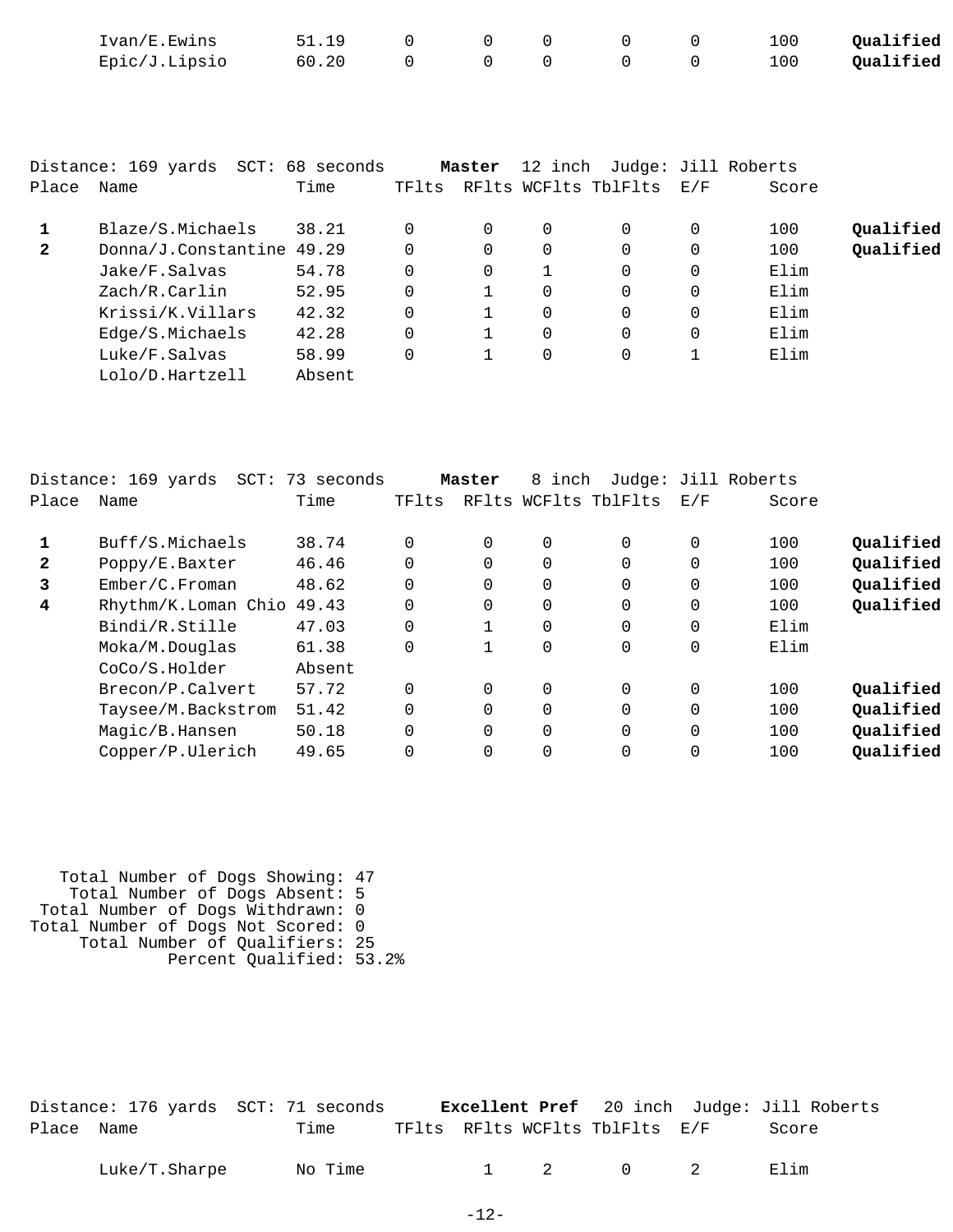| Total Number of Dogs Showing: 1    |  |
|------------------------------------|--|
| Total Number of Dogs Absent: 0     |  |
| Total Number of Dogs Withdrawn: 0  |  |
| Total Number of Dogs Not Scored: 0 |  |
| Total Number of Qualifiers: 0      |  |
| Percent Qualified: 0.0%            |  |

|       | Distance: 176 yards SCT: 71 seconds |                 |                                              |                |                                 | Master Pref 20 inch Judge: Jill Roberts |           |
|-------|-------------------------------------|-----------------|----------------------------------------------|----------------|---------------------------------|-----------------------------------------|-----------|
| Place | Name                                | Time            |                                              |                | TFlts RFlts WCFlts TblFlts E/F  | Score                                   |           |
|       | Lotte/L.Belcher                     | 57.25 0 0 0 0 0 |                                              |                |                                 | 100                                     | Oualified |
|       | Pecoy/K.Himmelfarb 67.54            |                 | $\begin{matrix} 0 & 0 \end{matrix}$          | $\overline{0}$ | $\begin{matrix}0&0\end{matrix}$ | 100                                     | Oualified |
|       | Bazinga/S.Kirkpatri 69.43           |                 | $\begin{array}{ccc} & & 0 & & 1 \end{array}$ |                | $\overline{0}$                  | Elim                                    |           |

|       | Distance: 176 yards<br>SCT: | 67<br>seconds |       | Master Pref |   | 16 inch                  |   | Judge: Jill Roberts |           |
|-------|-----------------------------|---------------|-------|-------------|---|--------------------------|---|---------------------|-----------|
| Place | Name                        | Time          | TFlts |             |   | RFlts WCFlts TblFlts E/F |   | Score               |           |
|       | Zeke/R.Henson               | 49.67         |       | $\Omega$    | 0 | 0                        | 0 | 100                 | Oualified |
| 2     | Pippa/C.Necker              | 53.21         |       | $\Omega$    |   | 0                        | 0 | 100                 | Oualified |
| 3     | Katie/L.Wilken              | 53.58         |       | $\Omega$    | 0 | $\Omega$                 | 0 | 100                 | Qualified |
|       | Winnie/J.Smith              | No Time       |       |             |   | $\Omega$                 | 3 | Elim                |           |
|       | Reach/B.Disney              | No Time       |       |             | 0 | $\Omega$                 | 2 | Elim                |           |
|       | Coqui/L.Wilken              | 67.94         |       | 0           |   | 0                        | 0 | Elim                |           |
|       | Cash/F.Krueger              | Absent        |       |             |   |                          |   |                     |           |

|              | Distance: 173 yards | SCT: 71 seconds |          | Master Pref |             | 12 inch              |             | Judge: Jill Roberts |           |
|--------------|---------------------|-----------------|----------|-------------|-------------|----------------------|-------------|---------------------|-----------|
| Place        | Name                | Time            | TFlts    |             |             | RFlts WCFlts TblFlts | E/F         | Score               |           |
|              | Diamond/V.MacVicar  | 44.30           |          | $\Omega$    | $\Omega$    | $\Omega$             | $\Omega$    | 100                 | Qualified |
| $\mathbf{2}$ | Jax/D.Crowell       | 48.62           |          | 0           | $\mathbf 0$ | 0                    | $\mathbf 0$ | 100                 | Qualified |
| 3            | Vera/A.Gandy        | 49.74           |          | $\Omega$    | $\Omega$    | $\Omega$             | $\Omega$    | 100                 | Qualified |
| 4            | Breeze/L.Calci      | 56.10           | $\Omega$ | $\Omega$    | $\mathbf 0$ | $\Omega$             | $\mathbf 0$ | 100                 | Qualified |
|              | Blast/S.Rider       | No Time         |          | 2           | 0           | 0                    | 1           | Elim                |           |
|              | EC/R.Spilman-Bush   | 60.30           |          | $\Omega$    | $\Omega$    | $\Omega$             | 1           | Elim                |           |
|              | Blue/P.McBride      | 51.14           |          |             | $\Omega$    | $\Omega$             | $\Omega$    | Elim                |           |
|              | Zap/S.Rider         | 54.38           |          |             | 0           | 0                    | 0           | Elim                |           |
|              | Onee/D.Marshall     | Absent          |          |             |             |                      |             |                     |           |
|              | Brianna/C.Bishop    | Absent          |          |             |             |                      |             |                     |           |
|              | Echo/J.Killeen      | 59.52           |          | $\Omega$    | 0           | 0                    | 0           | 100                 | Oualified |
|              |                     |                 |          |             |             |                      |             |                     |           |